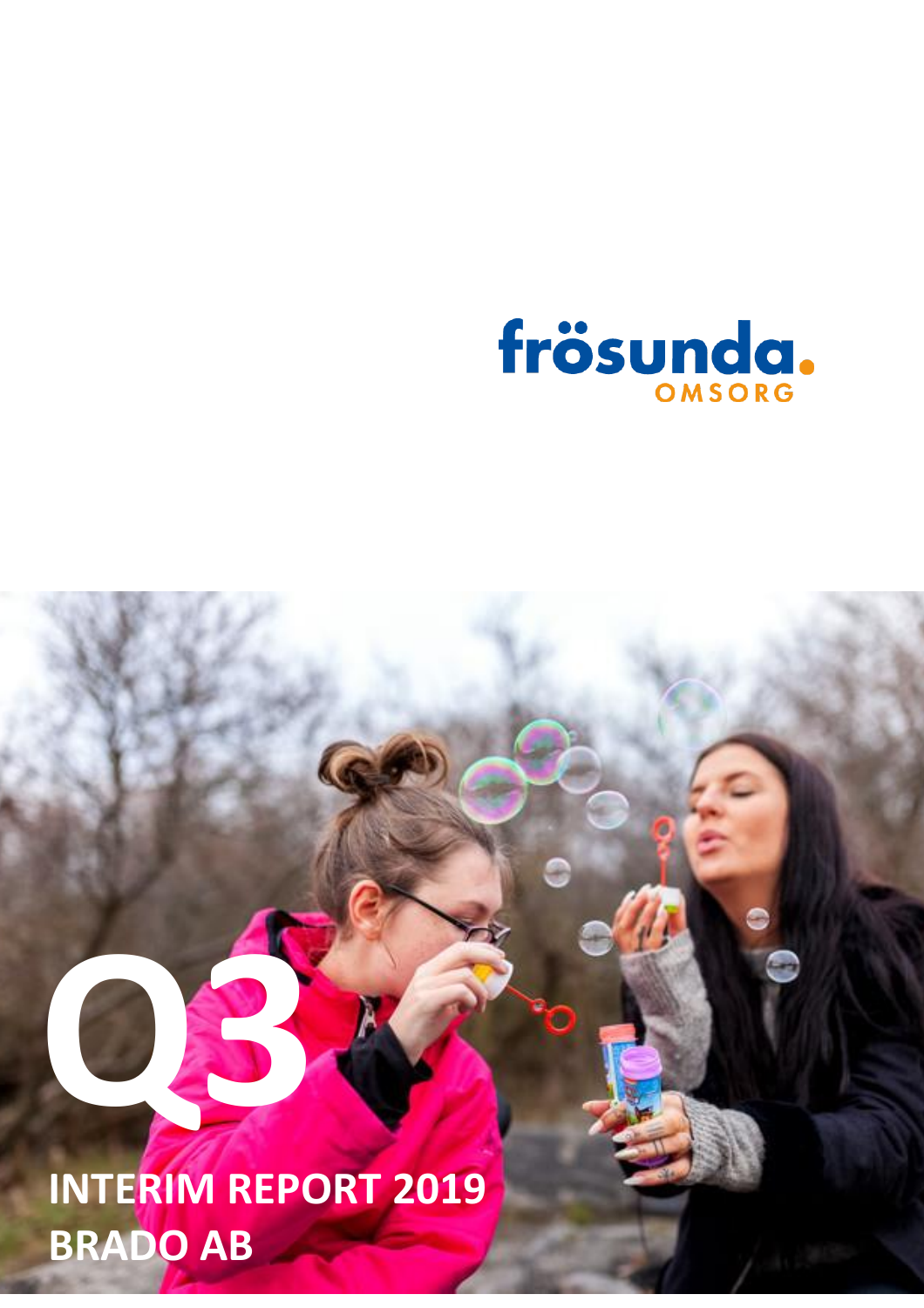## <span id="page-1-0"></span>**CONTENT**

I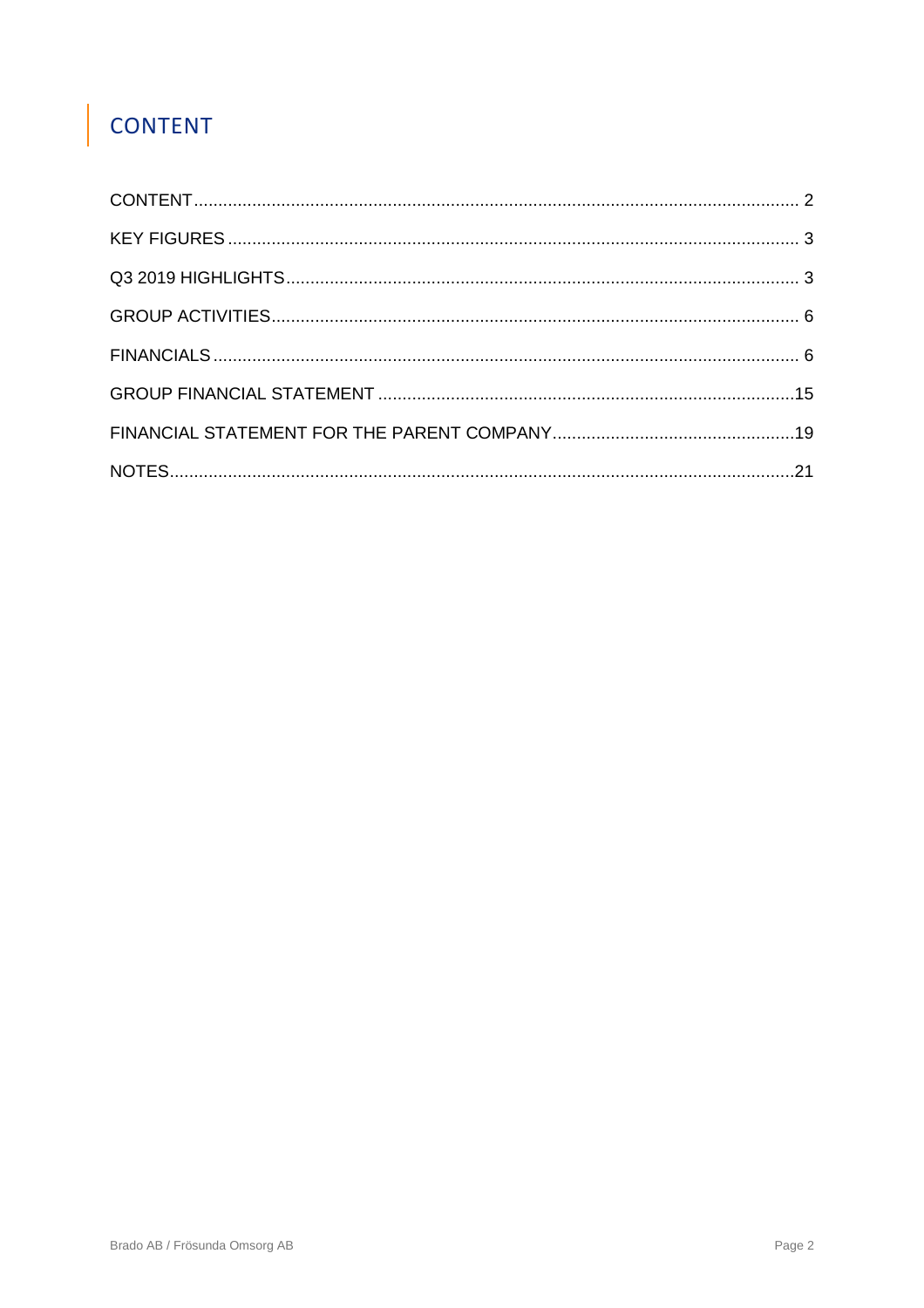## <span id="page-2-0"></span>KEY FIGURES

#### Pro forma (PF\* refers to YTD 18)

| SEK million                      | Q3 19  | Q <sub>2</sub> 19 | <b>YTD 19</b> | Q3 18 | Q <sub>2</sub> 18 | <b>YTD 18</b> |
|----------------------------------|--------|-------------------|---------------|-------|-------------------|---------------|
|                                  |        |                   |               |       |                   |               |
| Total revenue                    | 520.0  | 523.6             | 1,581.5       | 570.5 | 578.1             | 1,752.7       |
| EBITDA                           | 57.6   | 28.4              | 115.2         | 31.2  | 2.8               | 28.1          |
| EBITDA (%)                       | 11.1 % | 5.4 %             | 7.3%          | 5.5 % | 0.5%              | 1.6%          |
| <b>EBITA</b>                     | 35.8   | 3.2               | 44.7          | 27.3  | $-1.1$            | 16.5          |
| EBITA (%)                        | 6.9%   | 0.6%              | 2.8%          | 4.8%  | $-0.2%$           | 0.9%          |
| EBIT - before property sales     | 35.8   | 3.2               | 44.7          | 27.3  | $-1.1$            | 16.5          |
| EBIT - before property sales (%) | 6.9%   | 0.6%              | 2.8%          | 4.8%  | $-0.2%$           | 0.9%          |
| <b>EBIT</b>                      | 34.2   | 4.3               | 44.2          | 27.3  | $-1.1$            | 16.5          |
| EBIT (%)                         | 6.6 %  | 0.8%              | 2.8%          | 4.8%  | $-0.2%$           | 0.9%          |
| EBT                              | 7.7    | 146.5             | 140.6         | 13.8  | $-14.9$           | $-20.2$       |
| EBT (%)                          | 1.5 %  | 28.0%             | 8.9%          | 2.4 % | $-2.6%$           | $-1.1%$       |

Figures for 2019 and onwards are reported including effects from IFRS 16, whereas all figures from previous periods are reported according to previous standard (IAS 17) and related interpretations IFRIC 4, SIC-15 and SIC-27. For further information, please see note 2.

Properties within the segment Individual and Family are undergoing a sales process. The effects of the sales are reported separately in accordance with the Alternative Performance Measure (APM) "EBIT before property sales (gain/loss)". Effects of the sales in Q3'19 are SEK -1.6 million, and in Q2'19 SEK 1.1 million.

## <span id="page-2-1"></span>Q3 2019 HIGHLIGHTS

- Q3'19 operating revenues of SEK 520.0 million
- EBITA of SEK 35.8 million (6.9 %)
- EBIT of SEK 34.2 million (6.6%)
- Good profitability in Q3'19, driven by continued positive development across all segments combined with Q3 being a seasonally strong quarter
- Increased revenues within Personal Assistance compared to Q2'19, and slightly improved margins year on year
- Stable topline and improved margins within Disability, driven by increased occupancy and better cost control
- Continued improvements on both occupancy and efficiency within Elderly Care
- Individual and Family is still weak. Decision made to close down all HVB units and related properties. The goal is to reduce losses substantially in the coming quarters
- At the end of Q3'19, total available cash including the RCF was SEK 132.6 million, compared to SEK 144.8 million at the end of Q2'19. The RCF facility of SEK 80 million was undrawn at the end of Q3'19.

\*Included in the report is pro-forma consolidated Group figures for 2018, as if the Group existed per 1 January 2018 (marked PF). In addition, the report includes consolidated Group figures for the period from the acquisition date until 30 September 2019.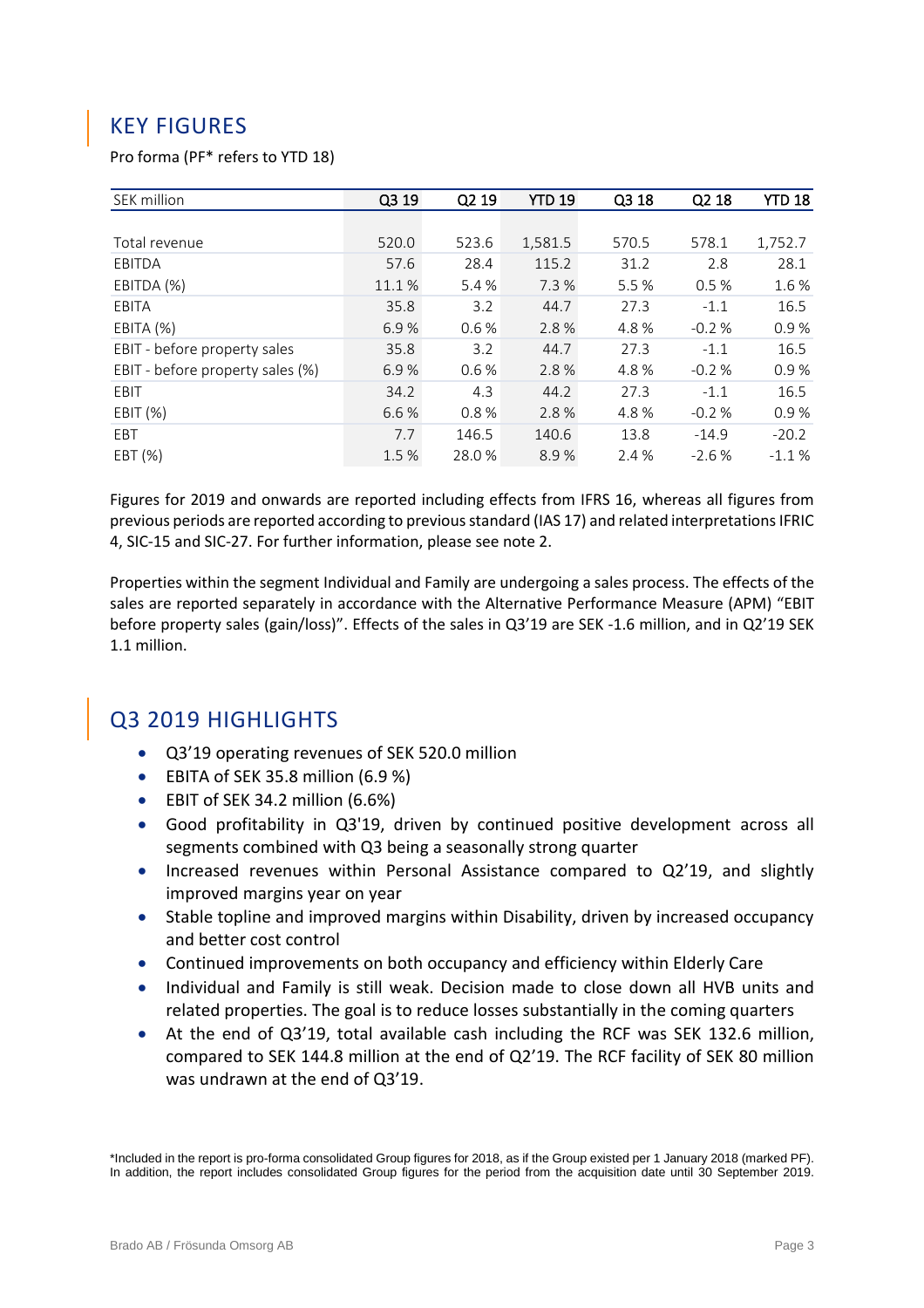

#### Revenue per quarter (SEKM): Segment distribution Q3'19 (%):





EBITA per quarter (SEKM): EBITA distribution Q3´19 (SEKM)

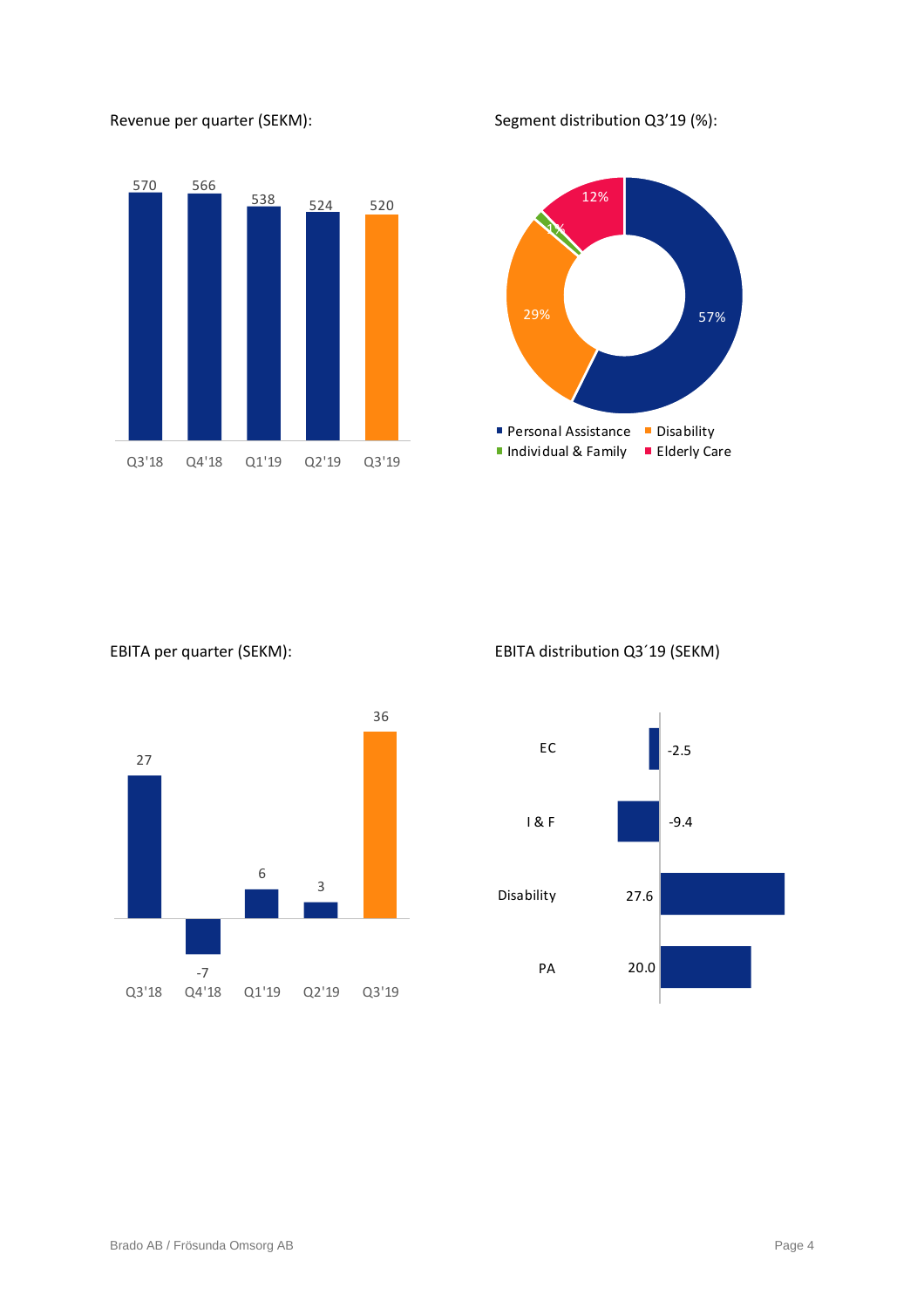#### BRADO AB (PUBL) / FRÖSUNDA OMSORG AB

Brado AB was established in October 2017 and is controlled by Kristian Adolfsen and Roger Adolfsen. The company acquired 100 percent of the shares in Frösunda Holdco AB and its subsidiaries as per 6 March 2018. Frösunda Holdco AB and its subsidiaries are consolidated as from that date. Frösunda is a leading Swedish private provider of care services. Frösunda Group consists of a number of companies, where operations are conducted within the four segments; Personal Assistance, Disability, Individual & Family and Elderly Care. The below structure offers an overview of the Group and its segments but shall not be regarded as a legal structure.



#### Brief description of the four segments:

The Personal Assistance segment provides help in the daily life of its customers. Each customer is supported by an assistance team ensuring availability on short notice around the clock. The services are offered in the homes of the customers or wherever they are.

The Disability segment offers a range of services directed towards disabled people in order to support them in living independent lives. The segment employs experienced staff and has several units with customized facilities to assist customers. The services are offered at operational units or at Frösundas own full responsibility units.

The Elderly Care segment offers housing for elderly who are unable to live on their own. Staff and units can support different needs related to illness, dementia diagnosis or age weaknesses. Strong environmental focus to create relaxed surroundings is implemented in full responsibility units.

The Individual & Family segment offers a break or new start for children and youth with a troubled upbringing through collaboration with several families to provide safe and stable surroundings. Frösunda also offers housing for customers with social or psychiatric disabilities.

Companies in Frösunda Group (together with Brado AB; the "Group"): Frösunda Holdco AB 556778- 0076, Frösunda Bidco AB 556777-9961, Frösunda Group AB 556748-4158, Frösunda LSS I Södra Sverige AB 556386-7398, Frösunda LSS I Väst AB 556435-4834, Frösunda Omsorg AB 556509-2482, Frösunda Omsorg I Uppland AB 556560-1548, Frösunda Social Omsorg AB 556606-2401, Frösunda Omsorg Fastigheter AB 556629-5290, Frösunda Omsorg i Stockholm AB 556597-2352, Frösunda Omsorg i Gävleborg AB 556106-1853, Frösunda Omsorg Arbetsmarknad AB 559158-4635.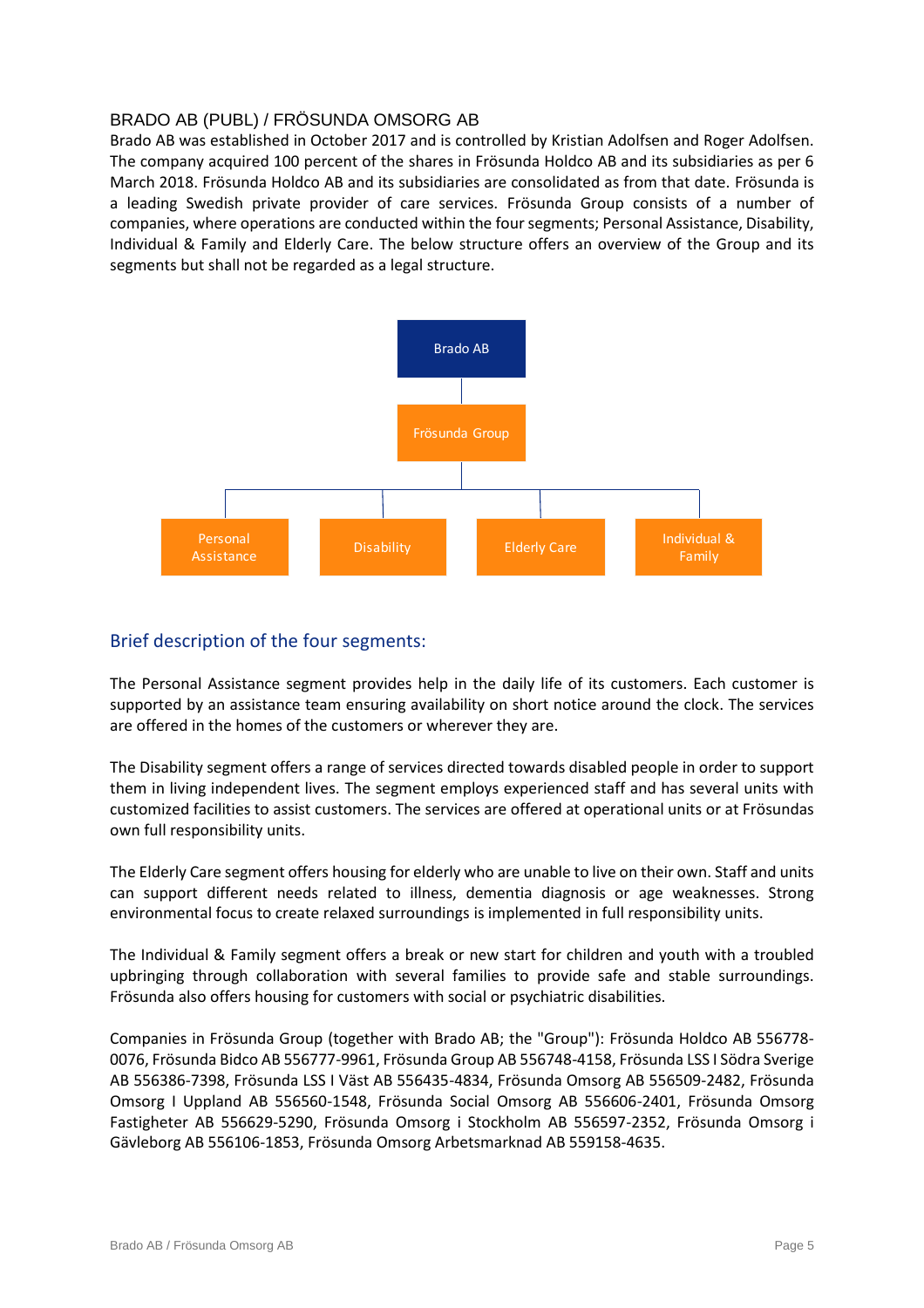## <span id="page-5-0"></span>GROUP ACTIVITIES

In accordance with the conclusions of the company's strategic review within I&F, all HVB operations are discontinued. At the end of Q3'19, there was limited operation within one unit. One third of the properties have been sold as per end of Q3'19 and processes are ongoing to sell the remaining. Costs for remaining properties and staff will gradually be phased out. The goal is to remove the losses in the segment within a couple of quarters.

During Q3'19, an overhead cost savings program has been planned. The program will be launched in Q4'19 with the aim of saving approximately SEK 25 million on an annual basis. The program is expected to reach full effect in Q2'20.

A joint process with NHC Sweden has been on foot with the aim of evaluating possible synergies, including increased efficiency, reduced cost base and stronger growth. This work will form the basis for future decisions on coordination.

## <span id="page-5-1"></span>FINANCIALS

Since this is the seventh interim report presented by Brado AB (publ) after the acquisition on 6 March 2018, no directly comparable figures exists for the full year. Included in the report is pro-forma consolidated Group figures for 2018, as if the Group existed per 1 January 2018 (marked PF). In addition, the report includes consolidated Group figures for the period from the acquisition date until 30 September 2019.

Figures for 2019 and onwards are reported including effects from IFRS 16, whereas all figures from previous periods are reported according to previous standard. For further information, see note 2.

#### Consolidated Income Statement – per 30 September 2019 (unaudited)

The Group reported operating revenue of SEK 520.0 million in Q3´19 compared to SEK 523.6 million in Q2'19 and SEK 570.5 million in Q3´18.

Total operating expenses in the period ended at SEK 462.5 million compared to SEK 495.2 million in Q2'19 and SEK 539.3 million in Q3'18. In Q3'19, the effect from IFRS 16 was SEK 21.3 million in lower operating expenses. Staff cost as percent of total operating revenue was 80.9% in Q3'19 compared to 86.5% in Q2'19 and 82.3% in Q3'18.

EBITA in Q3´19 ended at SEK 35.8 million (6.9 %) compared to SEK 3.2 million (0.6%) in Q2'19 and SEK 27.3 million (4.8%) in Q3´18. Finance expenses in Q3'19 amounted to SEK -26.5 million compared to SEK -19.4 million in Q2'19 and SEK -13.5 million in Q3'18, the effect from IFRS 16 was SEK -5.6 million in Q3'19.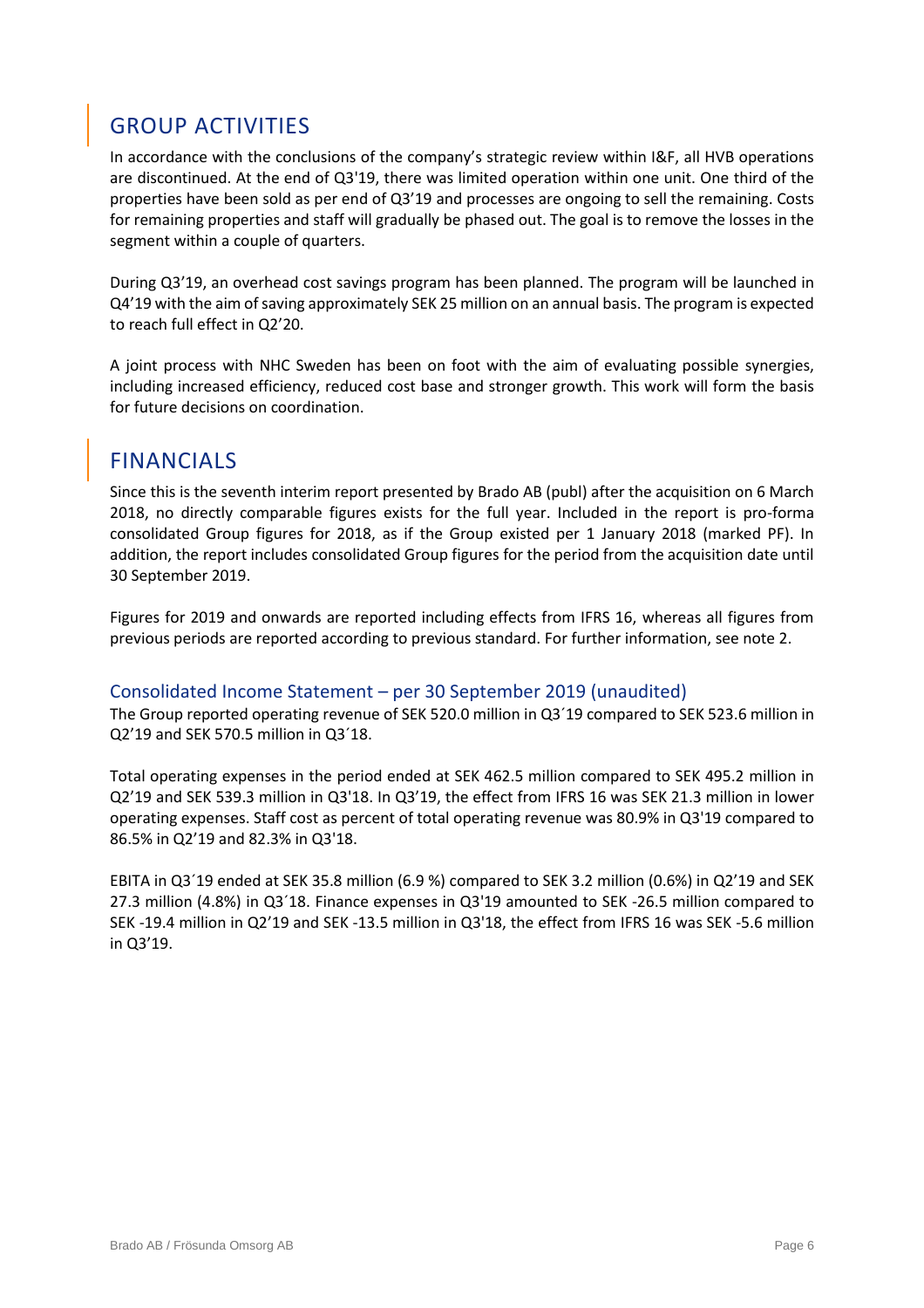#### Consolidated Balance Sheet per 30 September 2019 (unaudited)

Total assets ended at SEK 1 969.8 million per 30 September 2019.

Total liabilities ended at SEK 1 496.4 million. Total equity per end of Q3'19 is SEK 473.4 million. Total cash and equivalents per end of Q3'19 amounted to SEK 52.6 million. Total available cash including the RCF was SEK 132.6 million. Undrawn amount on the RCF at the end of Q3'19 was SEK 80 million. The Group had several clean-downs on the RCF during Q3'19.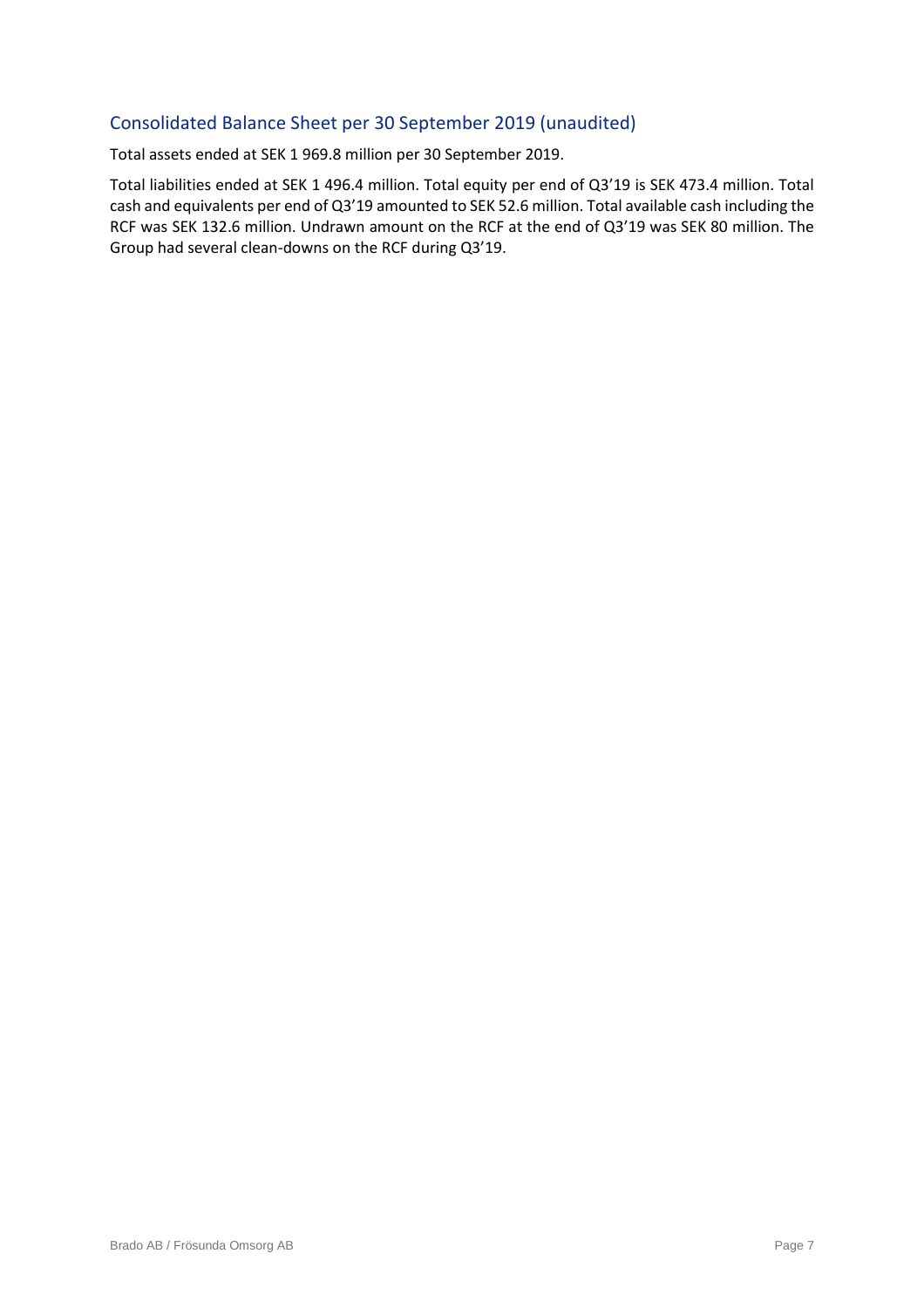#### Business Segments

#### **PERSONAL ASSISTANCE**



Revenue per quarter (SEKM) EBITA per quarter (SEKM)

Revenues for Personal Assistance ended at SEK 297.9 million in Q3'19 compared to SEK 297.3 million in Q2'19 and SEK 314.0 million in Q3'18. EBITA for Q3'19 ended at SEK 20.0 million (6.7%) compared to SEK 2.7 million (0.9%) in Q2'19 and SEK 19.7 million (6.3%) in Q3'18.

The third quarter is seasonally strong driven by the vacation period during summer. The number of customers at the end of Q3´19 was 904 (898 at Q2´19), making Q3'19 the first quarter with net growth in number of customers in several years. The segment is stable and works with small continuous improvements. Quality metrics are improving and the customer satisfaction is stable at a solid level. Activity and visibility are high in social media.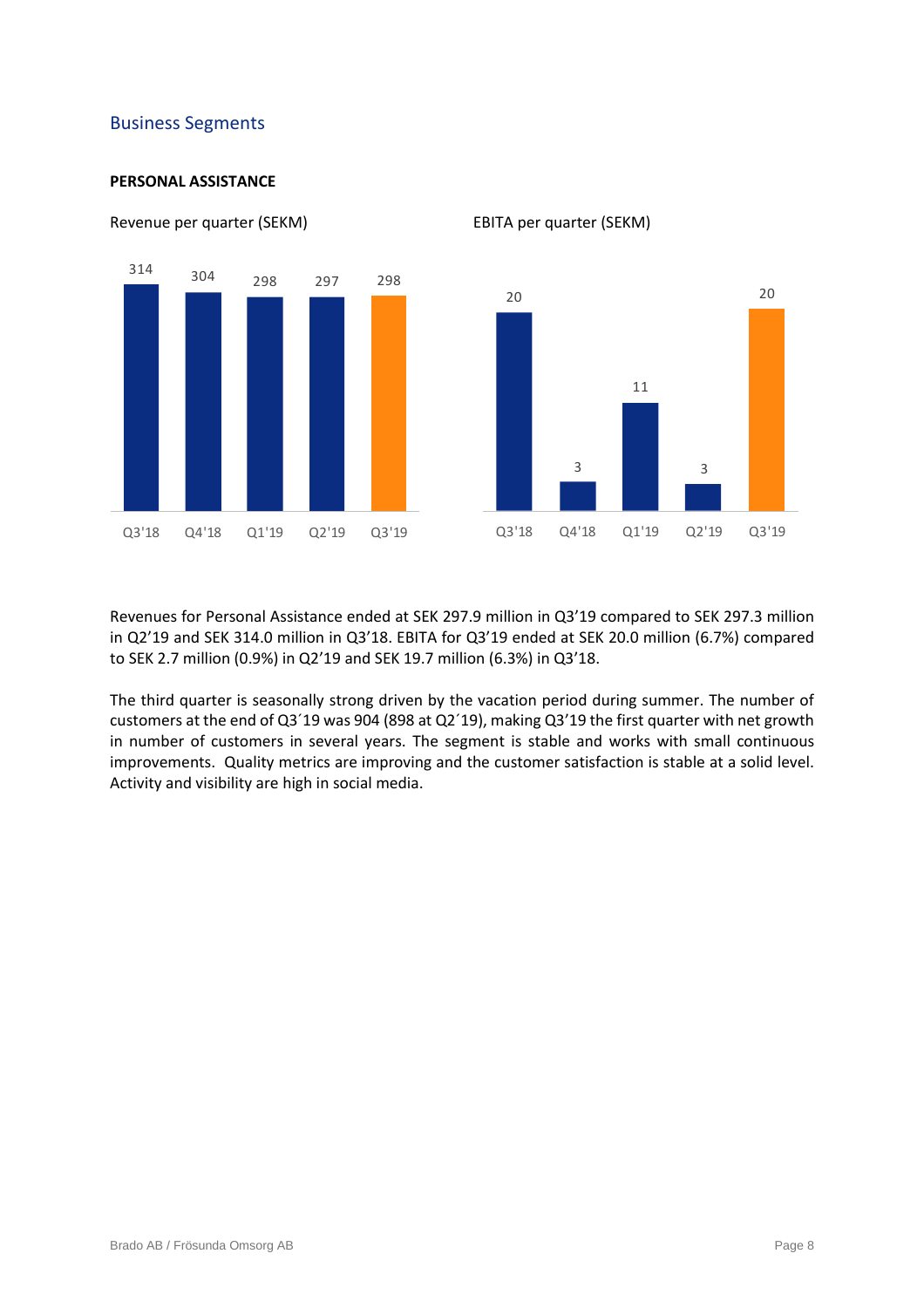#### **DISABILITY**



Revenue per quarter (SEKM) EBITA per quarter (SEKM)



Revenues within the Disability segment ended at SEK 150.0 million in Q3´19 compared to SEK 149.7 million in Q2´19 and SEK 163.7 million in Q3'18. EBITA for Q3´19 ended at SEK 27.6 million (18.4%) compared to SEK 14.9 million (9.9%) in Q2´19 and SEK 19.3 million (11.8%) in Q3´18.

The number of customers ended at 780 (790 at the end of Q2´19). 12 customers have been relocated to the segment Individual & Family during Q3'19.

The third quarter is seasonally strong, however a clear improvement can be seen year on year. The work on increasing occupancy and reducing cost related to the nursing services has been successful. One new contract was won during Q3'19, involving operation of three group homes. Future efforts will be put on improving occupancy further and continue seeking growth opportunities.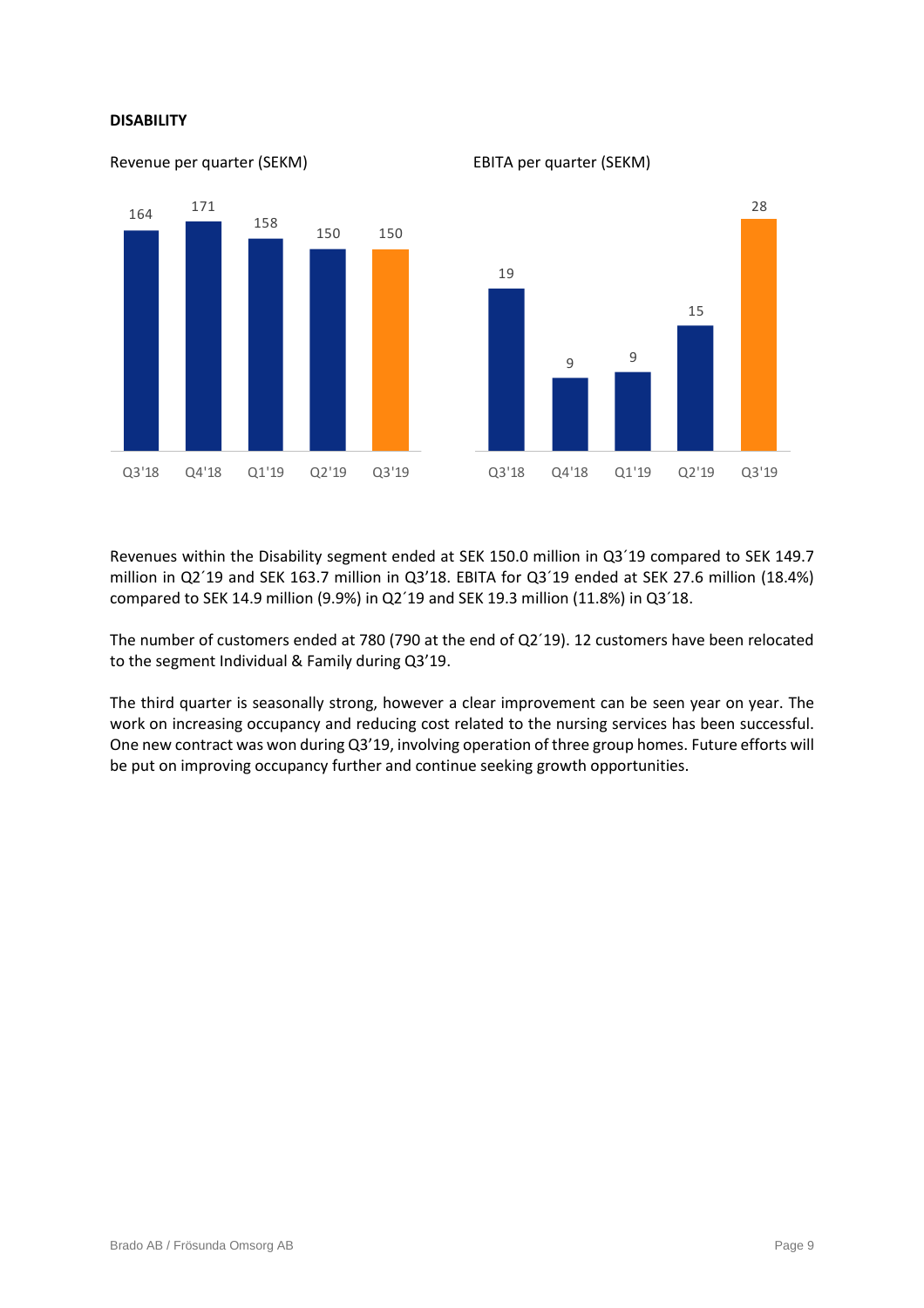#### **INDIVIDUAL & FAMILY**

Revenue per quarter (SEKM) EBITA per quarter (SEKM) 18 16 10 9 7 Q3'18 Q4'18 Q1'19 Q2'19 Q3'19 -6 -9 -9 -10 -9 Q3'18 Q4'18 Q1'19 Q2'19 Q3'19

Revenues for Individual & Family ended at SEK 7.5 million in Q3'19 compared to SEK 8.9 million in Q2'19 and SEK 17.5 million in Q3´18. EBITA for Q3´19 ended at SEK -9.4 million (-125.4%) compared to SEK -9.9 million (-110.6%) in Q2´19 and SEK -5.8 million (-33.4%) in Q3'18.

The number of customers at the end of Q3´19 was 60 (51 in Q2´19). 12 customers have been relocated from the segment Disability during Q3'19.

The effects of the sale of one property in Q2'19 have been reclassified. Revenue and EBITA are reduced by SEK 1.1 million in Q2'19, whereas EBT remains unchanged. During Q3'19, four more properties were sold. The net effect on financial items was SEK -1.6 million.

Following a strategic review, the decision was made to shut down all HVB-homes in the group and sell related properties. The activities within Family Homes and Support Homes continue. Costs related to discontinued operations will be phased out during Q4'19 and Q1'20. At the same time, efforts are made to reduce overhead costs carried by the segment. The goal is to reach breakeven within the segment during 1H'20.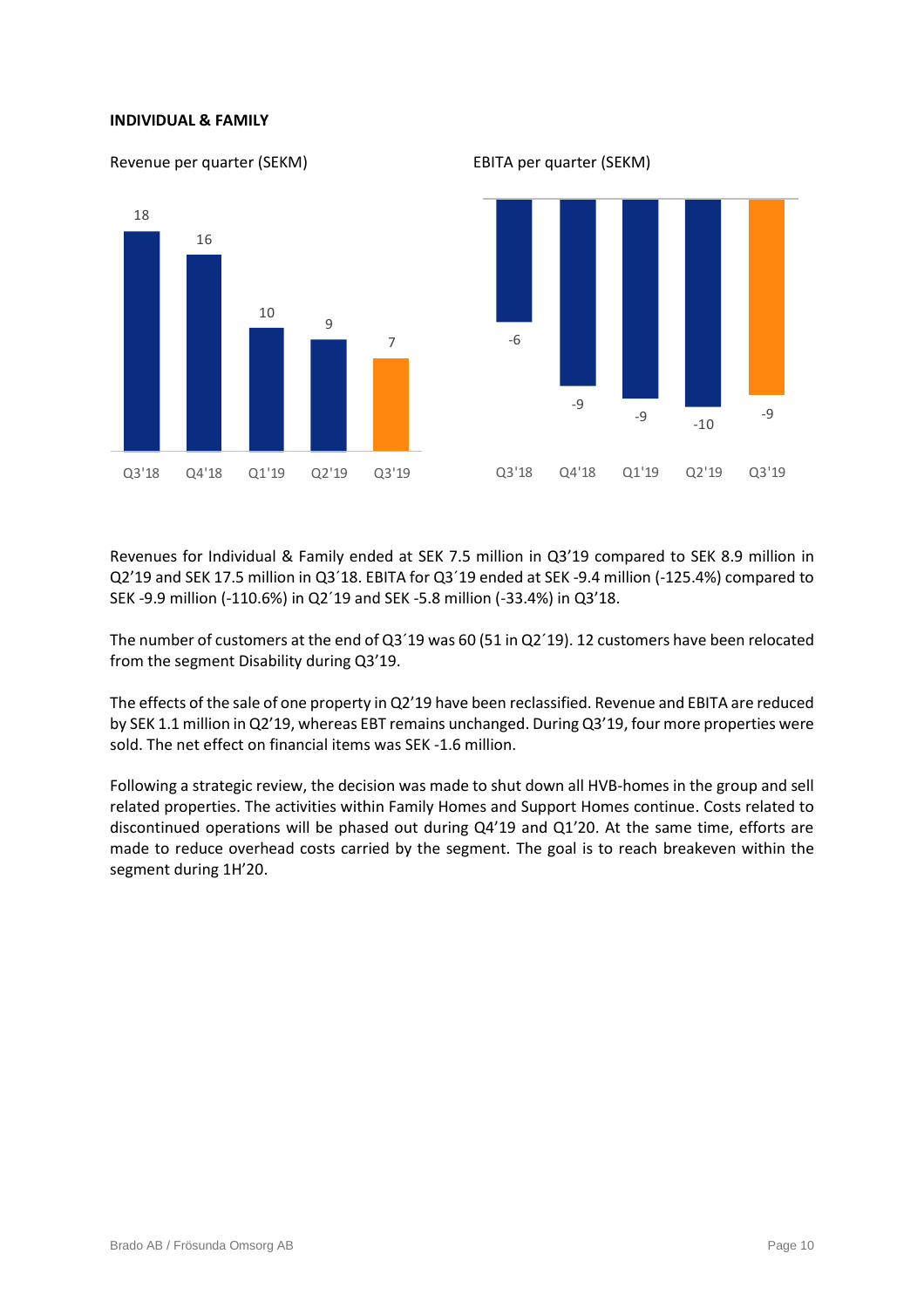#### **ELDERLY CARE**



Revenues for Elderly Care ended at SEK 64.1 million in Q3´19 compared to SEK 67.1 million in Q2´19 and SEK 75.0 million in Q3´18. EBITA for Q3´19 ended at SEK -2.5 million (-3.9%) compared to SEK -4.4 million (-6.6%) in Q2´19 and SEK -5.8 million (-7.7%) in Q3´18.

The number of customers at the end of Q2'19 was 378 (380 in Q2'19).

The work with improving efficiency and occupancy continues. The costs for nursing services are approaching targets and quality improvements continue as planned.

Marketing of the new full responsibility units in Gävle started during the quarter. Operations are expected to start during Q1'20. The start-up will have a positive impact on topline and a negative impact on EBITA during 2020 as occupancy is expected to be low during the first year of operations. Preparations have also started for the new unit in Sölvesborg, expected to open in Q2'20. The risk related to occupancy is assumed lower on this unit, however, the EBITA-contribution is expected to be negative in 2020 for this unit also.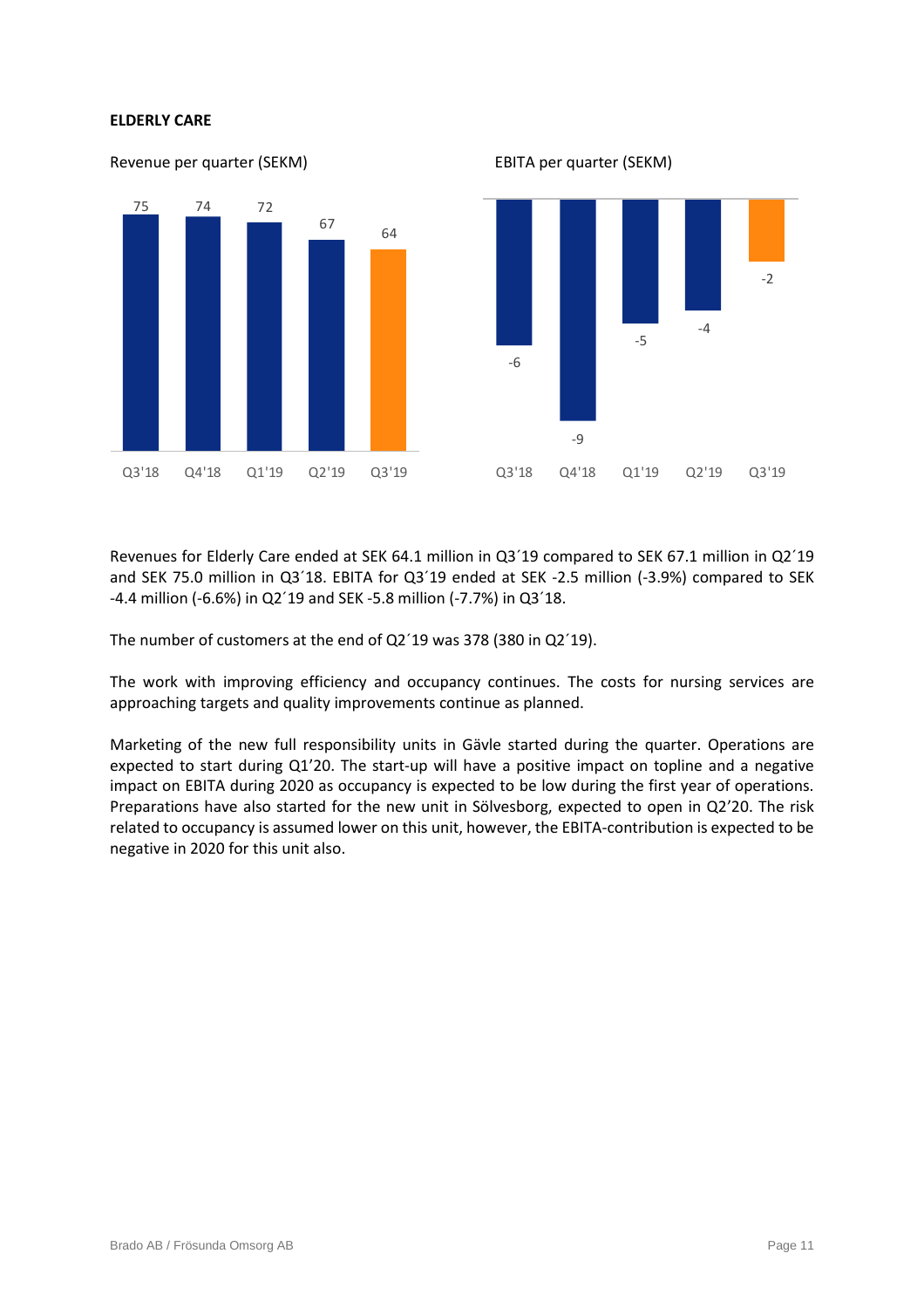#### Key events after balance sheet date

In October 2019, three additional properties were sold within the Individual and Family segment. Another six properties are still for sale.

#### Outlook and main risk factors

The strong increase in new units within Elderly Care throughout Sweden can create local overestablishments. Therefore, Frösunda chooses carefully where and when new units will be established. The pace of establishment within Frösunda's segment Elderly Care may be somewhat lower than previously communicated. The focus will be on improving the profitability of existing operations. The segment needs more volume to reach positive margins. The goal is to open two new full responsible units annually from 2020.

Media's focus on the care market has decreased. The fundamental market conditions remain strong. However, there are continuing challenges with the municipalities' financial position, which may affect future growth rates.

As described earlier, Frösunda received a formal notice from Sundbyberg Stad with a claim linked to a previous operation, which was closed at the end of 2017. The parties have now reached a settlement and the risk is thus removed.

#### Use of Alternative Performance Measures (APM)

Alternative Performance Measures (APM) are understood as financial measures of historical or future financial performance, financial position, or cash flows, other than financial measures defined or specified in the applicable financial reporting framework. Brado AB reports the financial measures "EBITDA", "EBITA", "EBIT before property sales (gain/loss)" and "EBIT" in its quarterly reports, which are not financial measures as defined in IFRS. The reported numbers are included in the financial statements and can be directly reconciled with official IFRS line items. The APMs are used consistently over time and accompanied by comparatives for the corresponding previous periods.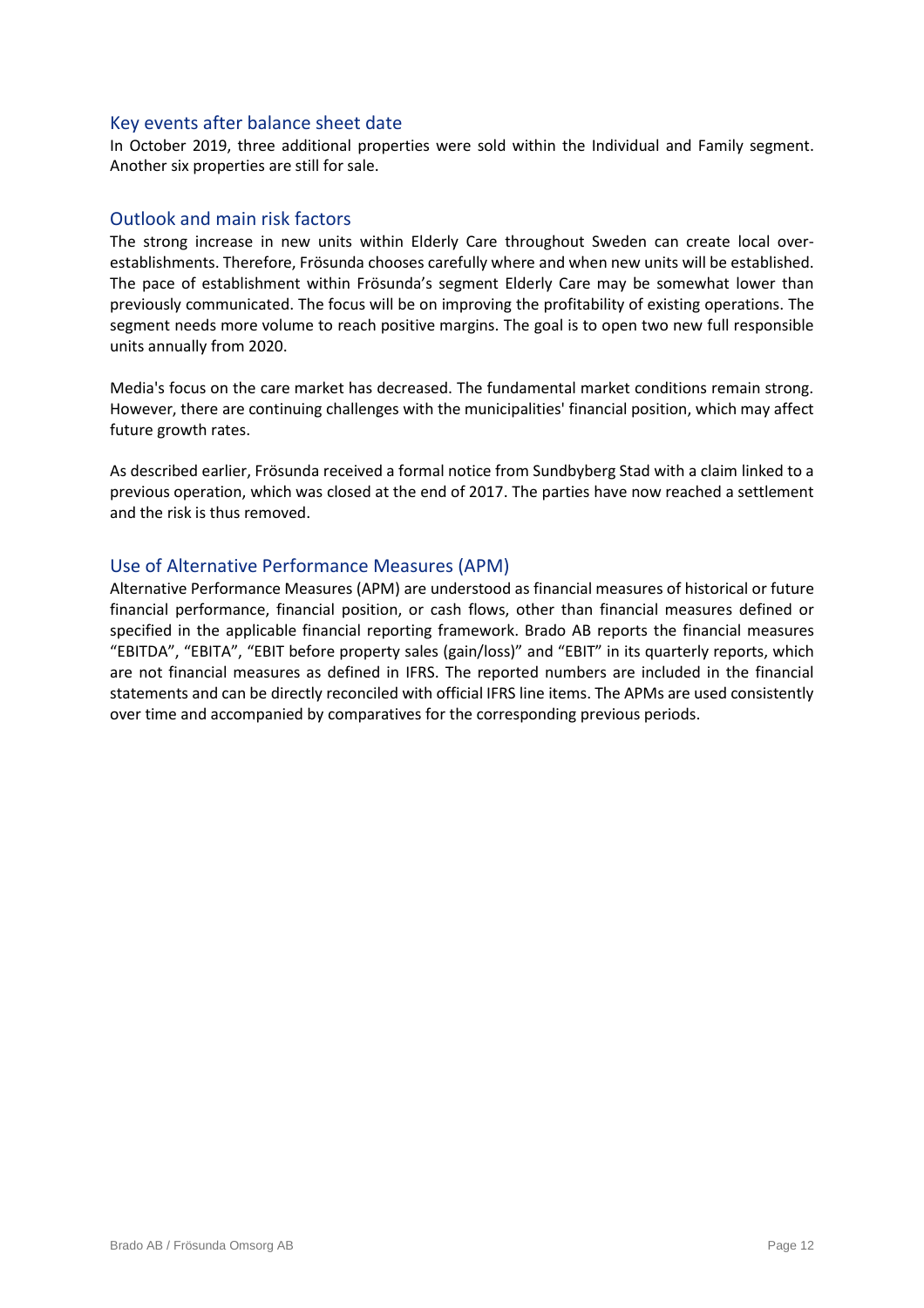#### Statement from the Board of Directors

The interim financial statements are, to the best of our knowledge and based on our best opinion, presented in accordance with International Financial Reporting Standards and the information provided in the financial statements give a true and fair view of the Company's and Group's assets, liabilities, financial position and result for the period. The financial report provides an accurate view of the development, performance and financial position of the Company and the Group, and includes a description of the key risks and uncertainties the Group is faced with.

Stockholm, 15 November 2019

Board of Directors of Brado AB (publ)

Roger Adolfsen The Kristian A. Adolfsen The Carl Lindstrand Chairman of the Board Member of the Board Member of the Board

#### Auditor's report

#### **Introduction**

We have reviewed the condensed interim financial information (interim report) of Brado AB (publ) as of 30 September 2019 and the nine-month period then ended. The board of directors and the CEO are responsible for the preparation and presentation of the interim financial information in accordance with IAS 34 and the Swedish Annual Accounts Act. Our responsibility is to express a conclusion on this interim report based on our review.

#### **Scope of Review**

We conducted our review in accordance with the International Standard on Review Engagements ISRE 2410, Review of Interim Report Performed by the Independent Auditor of the Entity. A review consists of making inquiries, primarily of persons responsible for financial and accounting matters, and applying analytical and other review procedures. A review is substantially less in scope than an audit conducted in accordance with International Standards on Auditing, ISA, and other generally accepted auditing standards in Sweden. The procedures performed in a review do not enable us to obtain assurance that we would become aware of all significant matters that might be identified in an audit. Accordingly, we do not express an audit opinion.

#### **Conclusion**

Based on our review, nothing has come to our attention that causes us to believe that the interim report is not prepared, in all material respects, in accordance with IAS 34 and the Swedish Annual Accounts Act, regarding the Group, and with the Swedish Annual Accounts Act, regarding the Parent Company.

Stockholm, 14 November 2019 Öhrlings PricewaterhouseCoopers AB

Martin Johansson Auditor-in-charge Authorised Public Accountant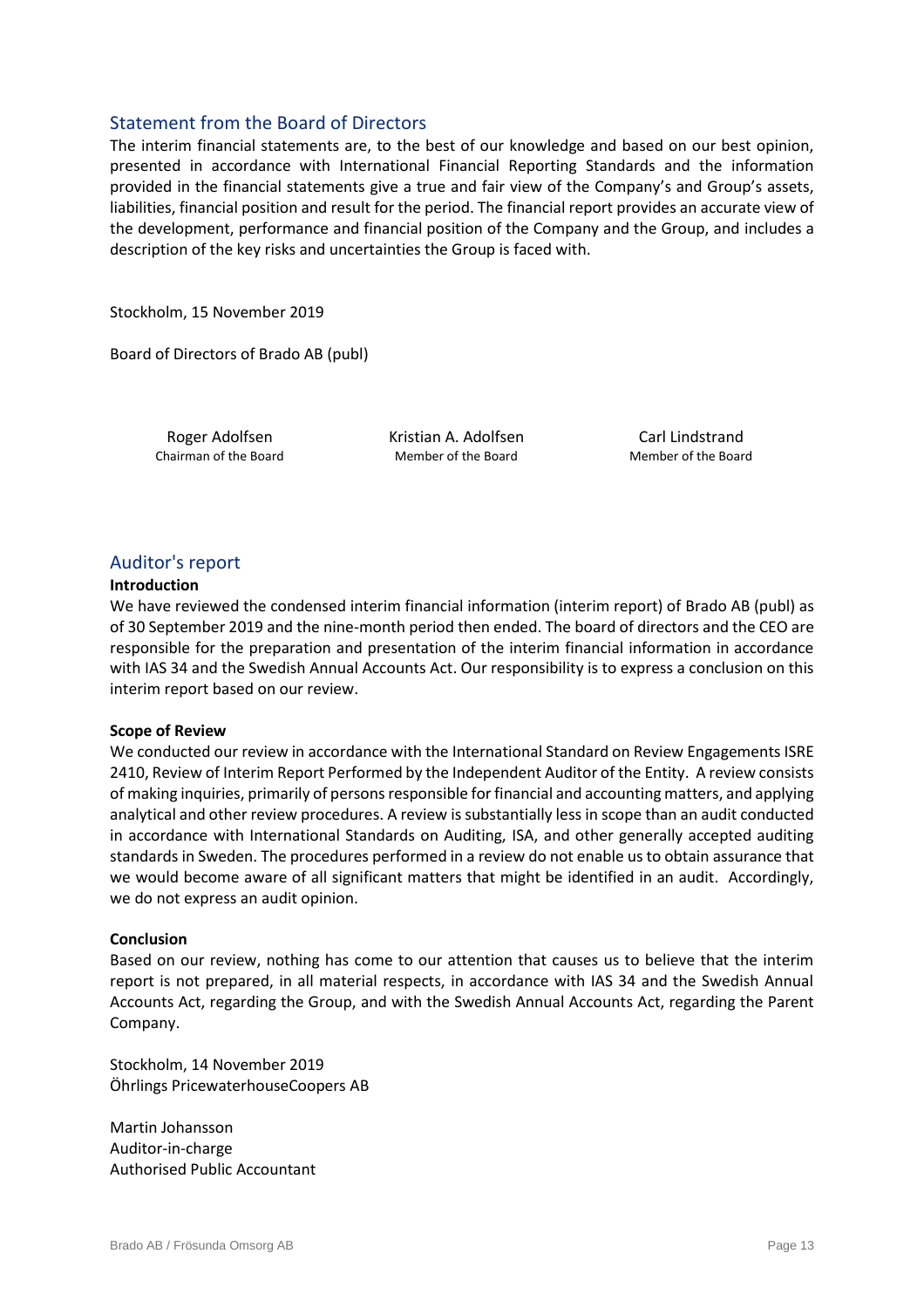For more information:

Johan Wewel CFO +46 10 1304035 [johan.wewel@frosunda.se](mailto:johan.wewel@frosunda.se)

Kristoffer Lorck CEO [kristoffer.lorck@frosunda.se](mailto:kristoffer.lorck@frosunda.se)

#### Ticker codes:

Brado AB has issued bond loans with the following names:

Brado AB (publ) Senior Secured Callable Floating Rate Notes 2018/2023, ISIN: NO0010816184 Ticker: The bond was listed on Nasdaq Stockholm on 26 November 2018.

Brado AB (publ) Junior Secured Callable Floating Rate Notes 2018/2023, ISIN: NO0010816192 Ticker: The bond was listed on Nasdaq Stockholm on 26 November 2018.

This report was released for publication on 15 November 2019.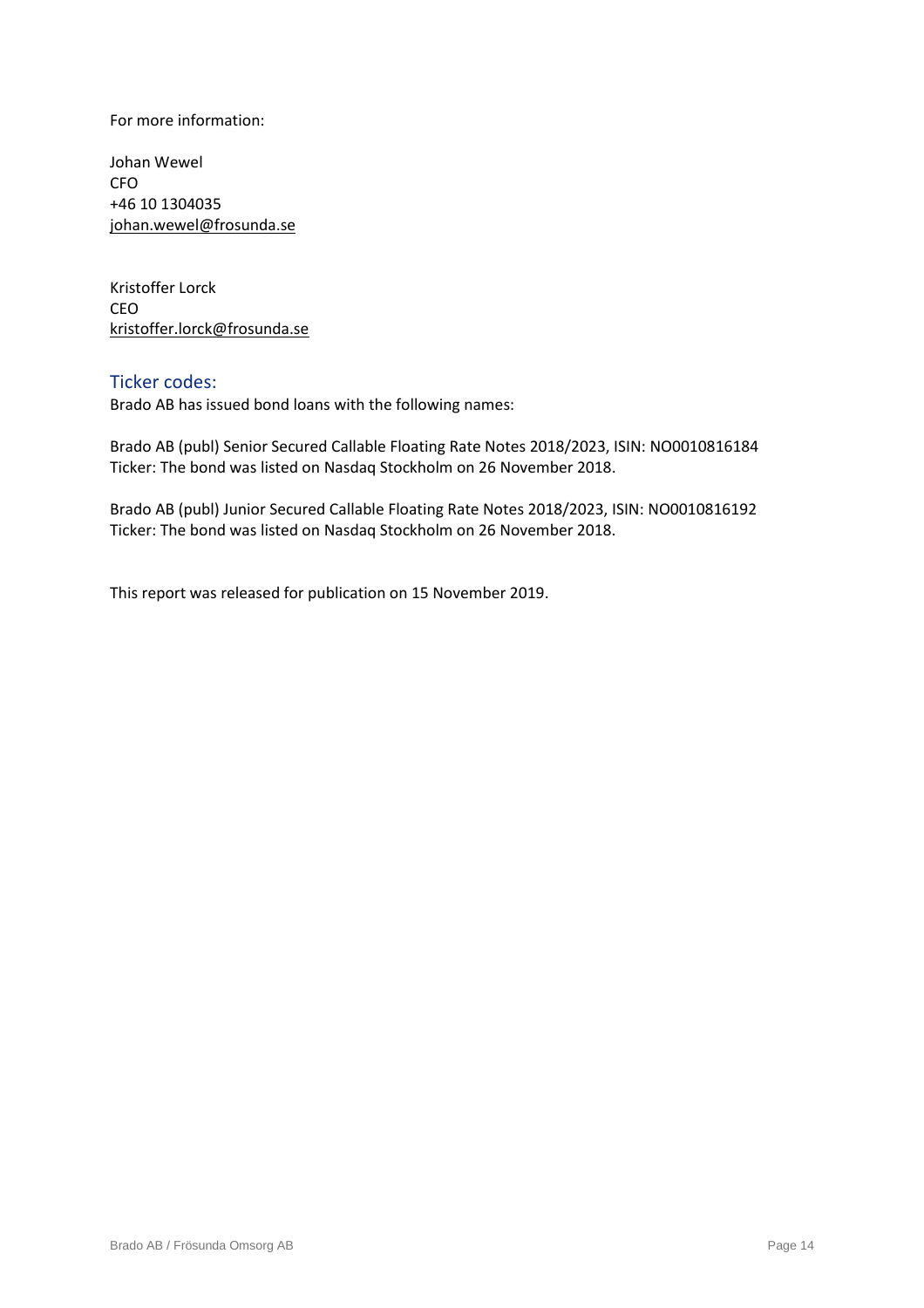## <span id="page-14-0"></span>GROUP FINANCIAL STATEMENT

## CONSOLIDATED INCOME STATEMENT (PF, refers to YTD 18, unaudited)

| All figures in SEK million                         | <b>Notes</b> | Q3 19    | <b>YTD 19</b> | Q3 18    | YTD 18     |
|----------------------------------------------------|--------------|----------|---------------|----------|------------|
|                                                    |              |          |               |          |            |
| OPERATING INCOME                                   |              |          |               |          |            |
| Revenue                                            |              | 512.1    | 1,557.9       | 563.5    | 1,731.3    |
| Other operating revenue                            |              | 7.9      | 23.6          | 7.0      | 21.4       |
| <b>Total operating revenue</b>                     | 5            | 520.0    | 1,581.5       | 570.5    | 1,752.7    |
| <b>OPERATING EXPENSES</b>                          |              |          |               |          |            |
| Cost of goods sold                                 |              | $-13.7$  | $-47.4$       | $-17.7$  | $-53.7$    |
| Personnel expenses                                 |              | $-420.6$ | $-1,332.1$    | $-469.4$ | $-1,485.7$ |
| Other operating expenses                           |              | $-28.1$  | $-86.9$       | $-52.2$  | $-185.2$   |
| <b>EBITDA</b>                                      |              | 57.6     | 115.2         | 31.2     | 28.1       |
|                                                    |              |          |               |          |            |
| Depreciation & amortization                        |              | $-21.7$  | $-70.4$       | $-3.9$   | $-11.6$    |
| Operating profit/loss (EBIT)-before property sales |              | 35.8     | 44.7          | 27.3     | 16.5       |
|                                                    |              |          |               |          |            |
| Property Sales (gain/loss)                         |              | $-1.6$   | $-0.5$        |          |            |
| Operating profit/loss (EBIT)                       |              | 34.2     | 44.2          | 27.3     | 16.5       |
| <b>FINANCE</b>                                     |              |          |               |          |            |
| Finance income                                     | 8            | $-4.5$   | 157.0         |          |            |
| Finance expense                                    | 8            | $-22.0$  | $-60.7$       | $-13.5$  | $-36.7$    |
| Profit/Loss before income tax (EBT)                |              | 7.7      | 140.6         | 13.8     | $-20.2$    |
| Income tax                                         | 9            | $-3.1$   | $-12.6$       |          |            |
| Profit/Loss for the period                         |              | 4.6      | 128.0         | 13.8     | $-20.2$    |

#### CONSOLIDATED STATEMENT OF COMPREHENSIVE INCOME (PF, refers to YTD 18, unaudited)

| All figures in SEK million            | <b>Notes</b> | Q3 19 | <b>YTD 19</b>            | Q3 18 | YTD <sub>18</sub> |
|---------------------------------------|--------------|-------|--------------------------|-------|-------------------|
|                                       |              |       |                          |       |                   |
| OTHER COMPREHENSIVE INCOME            |              |       |                          |       |                   |
| Profit/Loss for the period            |              | 4.6   | 128.0                    | 13.8  | $-20.2$           |
|                                       |              |       |                          |       |                   |
| <b>ATTRIBUTABLE TO</b>                |              |       |                          |       |                   |
| Equity holders of the parent company  |              | 4.6   | 128.0                    | 13.8  | $-20.2$           |
| Non-controlling interest              |              |       | $\overline{\phantom{0}}$ | ۰     |                   |
| Total compr. income for the period    |              | 4.6   | 128.0                    | 13.8  | $-20.2$           |
| ATTR. TO EQUITY HOLDERS, ARISING FROM |              |       |                          |       |                   |
| Continuing operations                 |              | 4.6   | 128.0                    | 13.8  | $-20.2$           |
| Discontinuing operations              |              |       |                          |       |                   |
| Equity holders of the parent company  |              | 4.6   | 128.0                    | 13.8  | $-20.2$           |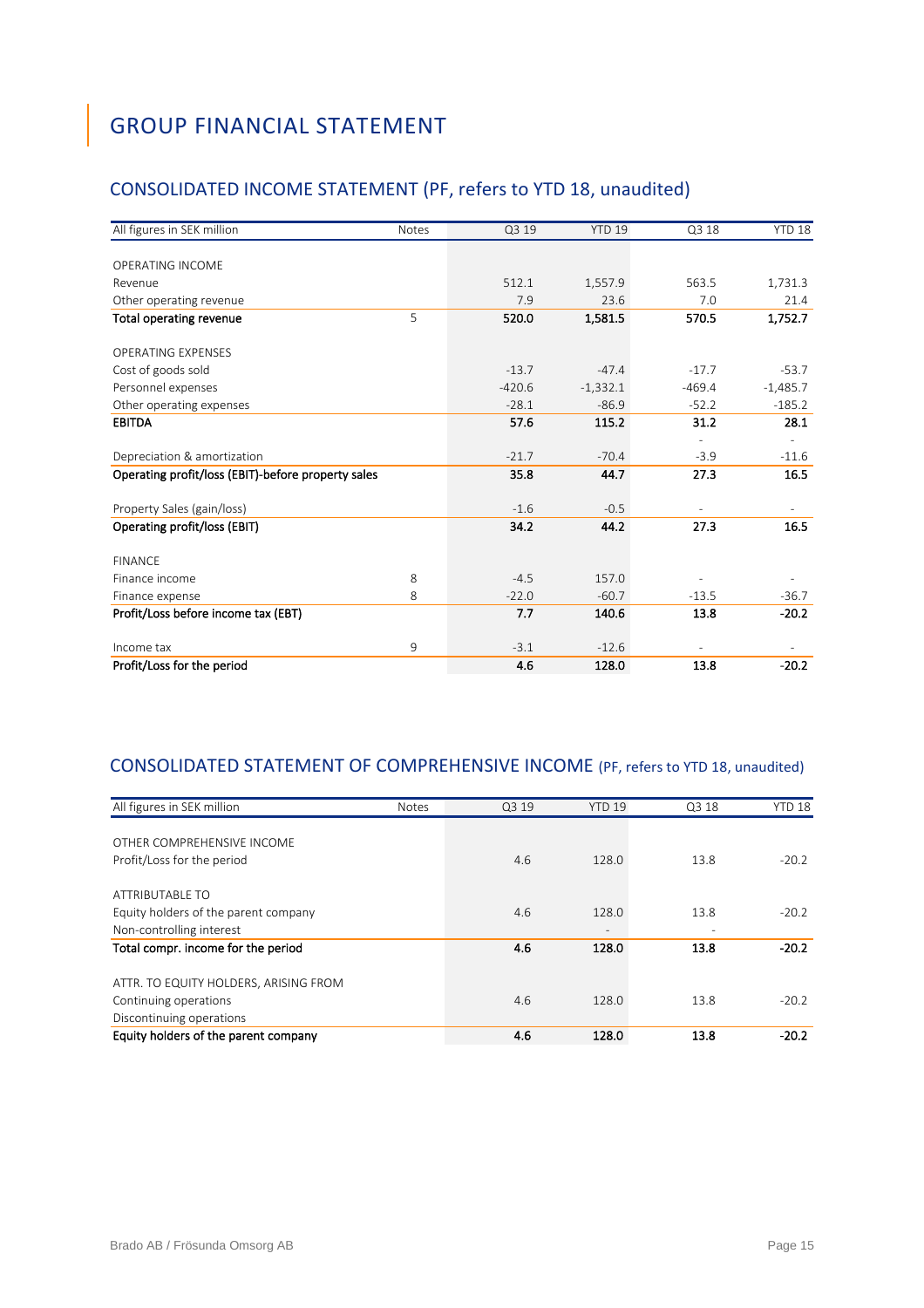## CONSOLIDATED BALANCE SHEET STATEMENT (Unaudited)

#### ASSETS

| All figures in SEK million       | <b>Notes</b> | 2019-09-30 | 2018-12-31 | 2018-09-30 |
|----------------------------------|--------------|------------|------------|------------|
|                                  |              |            |            |            |
| <b>NON-CURRENT ASSETS</b>        |              |            |            |            |
| Goodwill                         |              | 1,074.6    | 1,074.6    | 1,074.6    |
| Other intangible assets          |              | 10.8       | 12.3       | 10.9       |
| Property, plant & equipment      | 2            | 566.1      | 78.9       | 80.6       |
| Financial assets                 |              | 1.1        | 1.1        | 1.1        |
| Total non-current assets         |              | 1,652.6    | 1,166.9    | 1,167.2    |
|                                  |              |            |            |            |
| <b>CURRENT ASSETS</b>            |              |            |            |            |
| Accounts receivables             | 7            | 227.5      | 288.5      | 308.1      |
| Income tax receivables           |              | 5.5        | 8.4        | 10.0       |
| Receivables from related parties |              | 0.2        | 0.2        | 0.2        |
| Other short-term receivables     |              | 31.4       | 45.5       | 46.4       |
| Cash and cash equivalents        | 10           | 52.6       | 87.7       | 69.9       |
| <b>Total current assets</b>      |              | 317.2      | 430.3      | 434.6      |
|                                  |              |            |            |            |
| <b>Total assets</b>              |              | 1,969.8    | 1,597.2    | 1,601.8    |

#### EQUITY AND LIABILITIES

| All figures in SEK million                       | <b>Notes</b>   | 2019-09-30 | 2018-12-31 | 2018-09-30 |
|--------------------------------------------------|----------------|------------|------------|------------|
|                                                  |                |            |            |            |
| <b>EQUITY</b>                                    |                |            |            |            |
| Share capital                                    |                | 0.5        | 0.5        | 0.5        |
| Retained earnings including comprehensive income |                | 472.9      | 345.0      | 179.9      |
| Equity attributable to owners of the parent      |                | 473.4      | 345.5      | 180.4      |
| Non-controlling interests                        |                |            |            |            |
| <b>Total equity</b>                              |                | 473.4      | 345.5      | 180.4      |
|                                                  |                |            |            |            |
| <b>NON-CURRENT LIABILITIES</b>                   |                |            |            |            |
| Deferred tax liability                           |                | 5.8        | 5.9        | 16.2       |
| Bond loans                                       | 11             | 741.0      | 739.1      | 738.4      |
| Other non-current liabilities                    | 2, 12          | 425.6      | 161.5      | 330.0      |
| <b>Total non-current liabilities</b>             |                | 1,172.4    | 906.5      | 1,084.6    |
| <b>CURRENT LIABILITIES</b>                       |                |            |            |            |
| Accounts payable                                 |                | 23.4       | 39.8       | 30.1       |
| Other current liabilities                        | $\overline{2}$ | 300.6      | 305.5      | 306.7      |
| <b>Total current liabilities</b>                 |                | 324.0      | 345.2      | 336.8      |
| <b>Total liabilities</b>                         |                | 1,496.4    | 1,251.7    | 1,421.4    |
| Total equity & liabilities                       |                | 1,969.8    | 1,597.2    | 1,601.8    |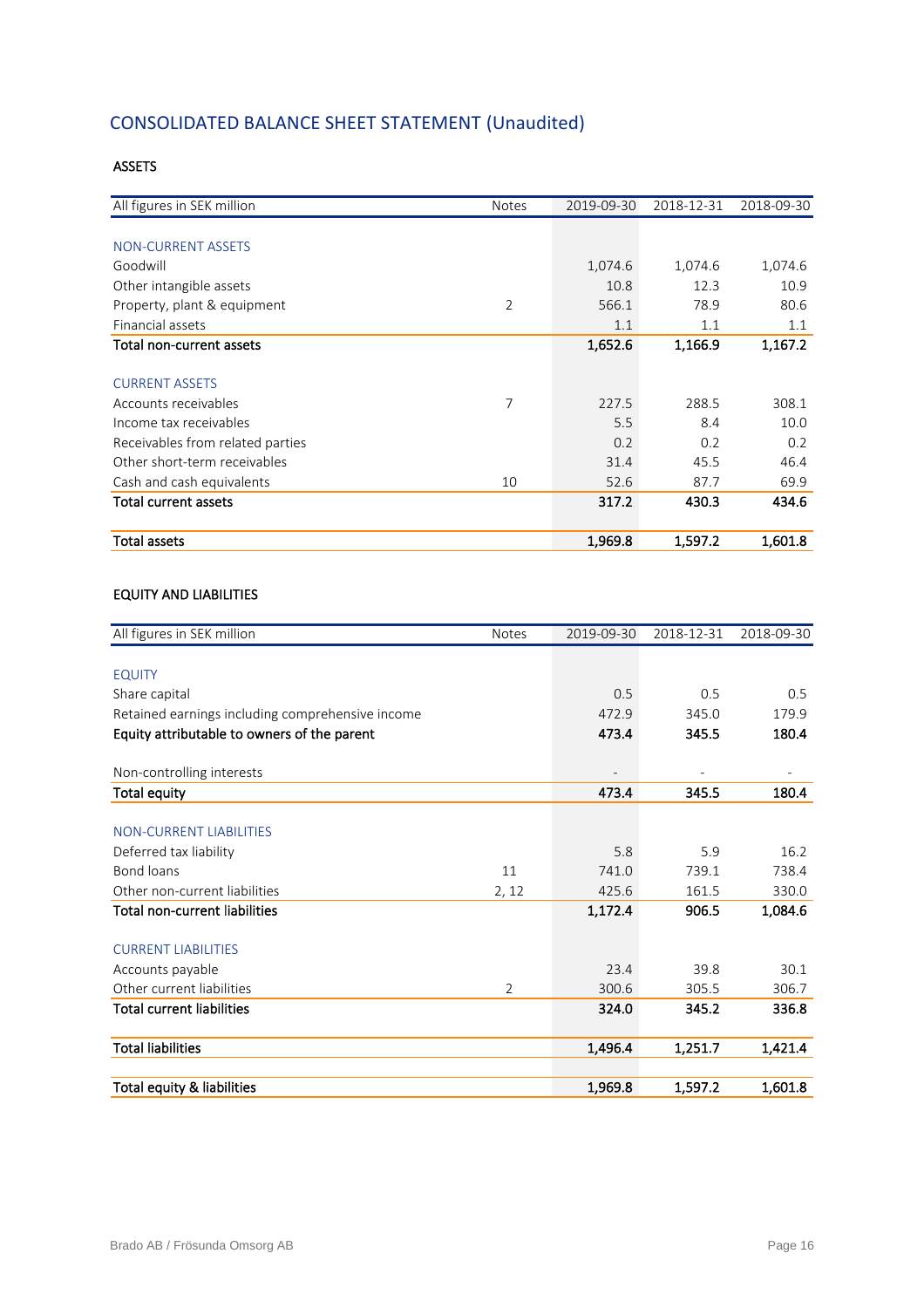## CONSOLIDATED CASH FLOW STATEMENT (Unaudited)

| All figures in SEK million                                            | <b>Notes</b> | Q3 19   | Q2 19   | <b>YTD 19</b> |
|-----------------------------------------------------------------------|--------------|---------|---------|---------------|
|                                                                       |              |         |         |               |
| CASH FLOW FROM OPERATING ACTIVITIES                                   |              |         |         |               |
| Operating result                                                      |              | 34.2    | 4.3     | 44.2          |
| Adjustments for items not included in cash flow                       |              | 21.7    | 22.7    | 70.8          |
|                                                                       |              | 56.0    | 27.0    | 115.0         |
| Financial items, paid net                                             |              | $-13.8$ | $-11.1$ | $-37.8$       |
| Net interest lease debt.                                              |              | $-5.6$  | $-6.4$  | $-18.4$       |
| Taxes paid                                                            |              | 7.0     | $-6.8$  | $-7.5$        |
| Cash flow from operating activities before changes in working capital |              | 43.6    | 2.7     | 51.3          |
| Change in net working capital                                         |              | $-38.9$ | 12.4    | $-30.7$       |
| Net cash flow from operating activities                               |              | 4.7     | 15.1    | 20.6          |
| CASH FLOW FROM INVESTING ACTIVITIES                                   |              |         |         |               |
| Net investment in property, plant and equipment                       |              | $-1.0$  | $-1.8$  | $-4.5$        |
| Net cash flow from investing activities                               |              | $-1.0$  | $-1.8$  | $-4.5$        |
| CASH FLOW FROM FINANCING ACTIVITES                                    |              |         |         |               |
| Amortization of lease debt                                            |              | $-15.9$ | $-18.6$ | $-51.3$       |
| Net cash flow from financing activities                               |              | $-15.9$ | $-18.6$ | $-51.3$       |
| CHANGES IN CASH AND CASH EQUIVALENTS                                  |              |         |         |               |
| Net change in cash and cash equivalents                               |              | $-12.1$ | $-5.3$  | $-35.1$       |
| Effects of changes in exchange rates on cash                          |              |         |         |               |
| Cash and cash equivalents at the beginning of period                  |              | 64.8    | 70.1    | 87.7          |
| Cash and cash equivalents at end of period                            |              | 52.6    | 64.8    | 52.6          |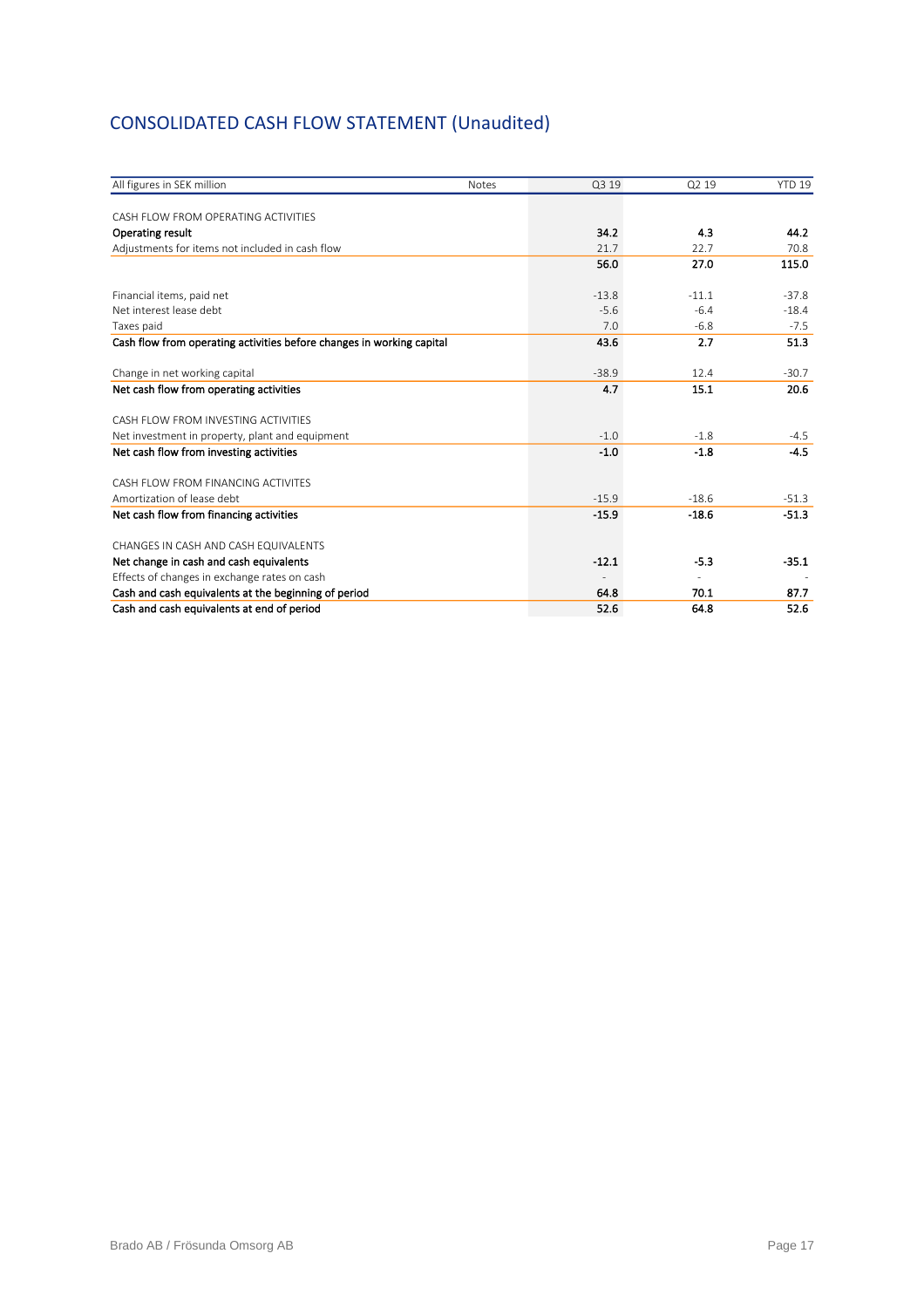## CONSOLIDATED STATEMENT OF CHANGES IN EQUITY (Unaudited)

| All figures in SEK million                | <b>Notes</b> | Share capital | Other<br>restricted<br>equity | Retained<br>earnings     | Total equity to<br>holders of the<br>parent |
|-------------------------------------------|--------------|---------------|-------------------------------|--------------------------|---------------------------------------------|
|                                           |              |               |                               |                          |                                             |
| Opening balance as at 1 January 2019      |              | 0.5           |                               | 345.0                    | 345.5                                       |
| Profit/Loss for the period                |              |               |                               | 128.0                    | 128.0                                       |
| Other comprehensive income for the period |              |               | ٠                             | $\overline{\phantom{0}}$ |                                             |
| Total comprehensive income for the period |              |               | ۰                             | 128.0                    | 128.0                                       |
| Transactions with Company owners          |              |               |                               |                          |                                             |
| Shareholder contribution                  |              |               |                               | $\overline{\phantom{a}}$ |                                             |
| Total transactions with Company owners    |              |               | ۰                             | -                        |                                             |
| Closing balance as at 30 Sep 2019         |              | 0.5           |                               | 472.9                    | 473.4                                       |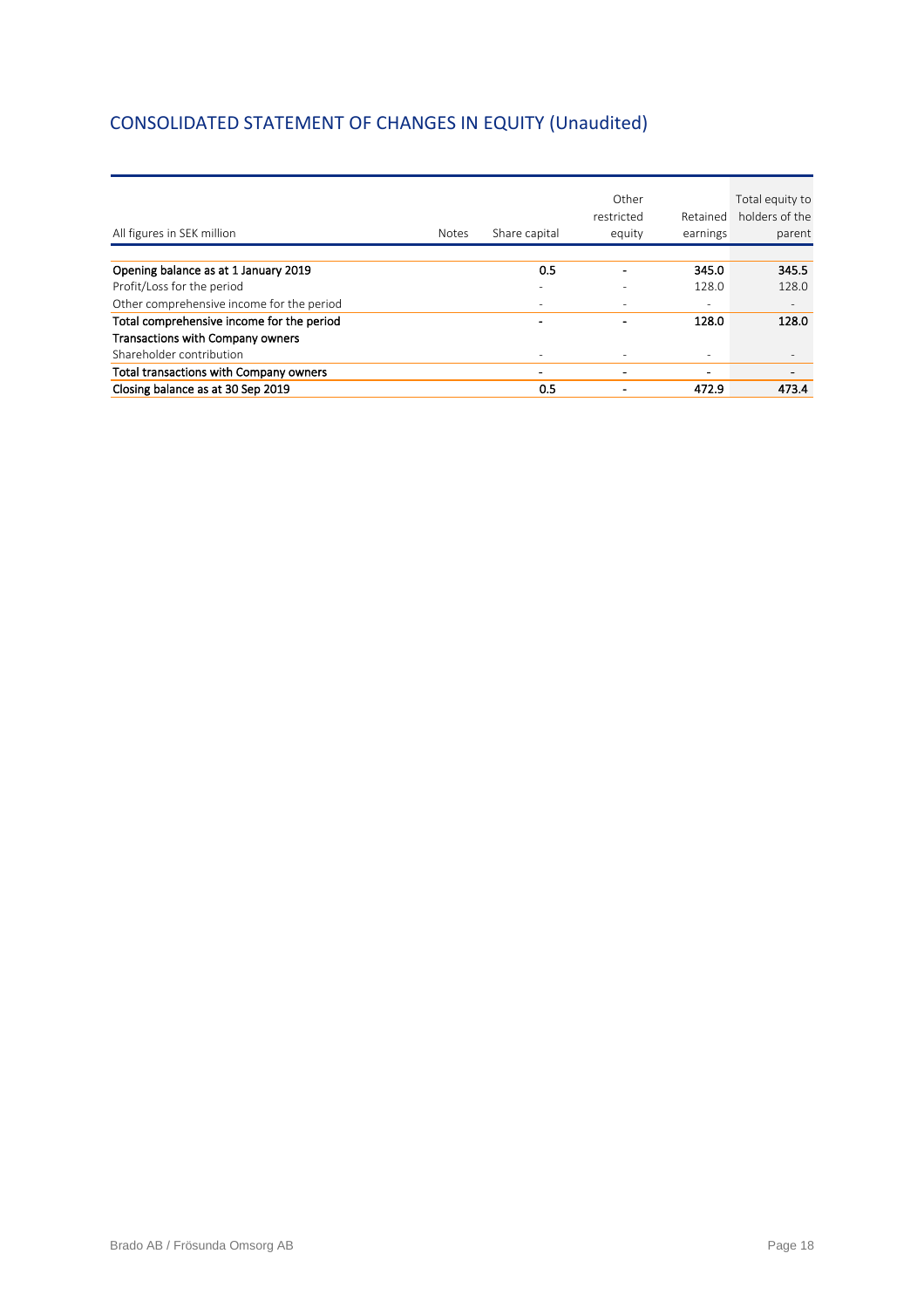## <span id="page-18-0"></span>FINANCIAL STATEMENT FOR THE PARENT COMPANY

## INCOME STATEMENT (unaudited)

| All figures in SEK '000             | Notes | Q3 19     | <b>YTD 19</b> | Q3 18     | YTD <sub>18</sub> |
|-------------------------------------|-------|-----------|---------------|-----------|-------------------|
|                                     |       |           |               |           |                   |
| OPERATING INCOME                    |       |           |               |           |                   |
| Revenue                             |       |           |               |           |                   |
| Other operating revenue             |       |           |               |           |                   |
| <b>Total operating revenue</b>      |       |           |               |           |                   |
| <b>OPERATING EXPENSES</b>           |       |           |               |           |                   |
| Other operating expenses            |       | $-49$     | $-658$        | $-3$      | $-13,638$         |
| <b>EBITDA</b>                       |       | -49       | $-658$        | $-3$      | $-13,638$         |
| Depreciation                        |       |           |               |           |                   |
| Amortization                        |       |           |               |           |                   |
| Operating profit/loss (EBIT)        |       | $-49$     | $-658$        | -3        | $-13,638$         |
| <b>FINANCE</b>                      |       |           |               |           |                   |
| Finance income                      | 8     | 12,737    | 37,796        | 12,737    | 28,520            |
| Finance expense                     | 8     | $-12,726$ | $-37,917$     | $-12,726$ | $-28,776$         |
| Profit/Loss before income tax (EBT) |       | $-38$     | $-779$        | 8         | $-13,894$         |
| Income tax                          |       |           |               |           |                   |
| Profit/Loss for the period          |       | $-38$     | -779          | 8         | $-13,894$         |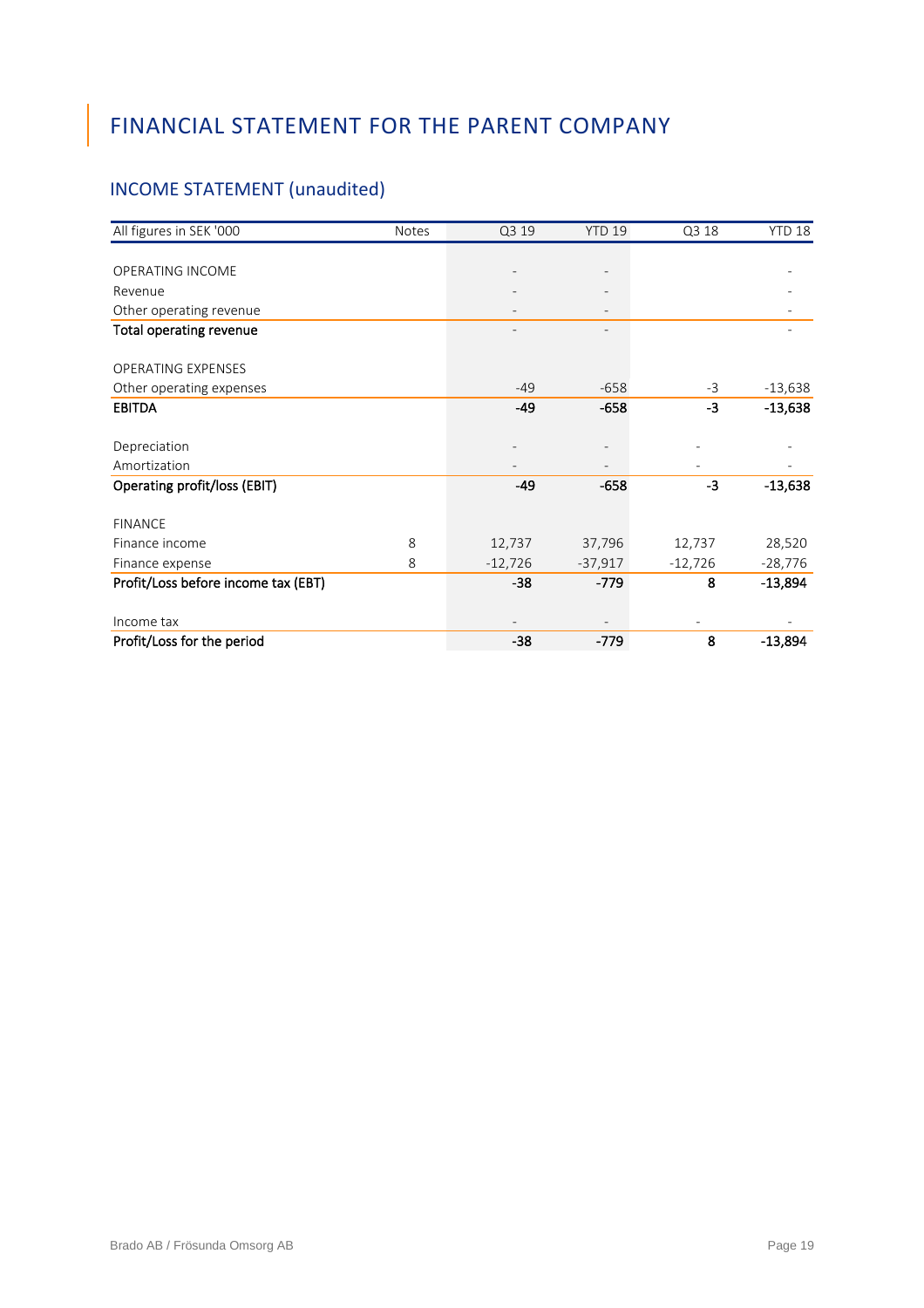## BALANCE SHEET STATEMENT (unaudited)

#### ASSETS

| <b>Total assets</b>            |              | 929,096    | 1,089,490  | 1,257,800  |
|--------------------------------|--------------|------------|------------|------------|
| <b>Total current assets</b>    |              | 42,003     | 40,889     | 40,678     |
| Cash and cash equivalents      | 10           | 29,047     | 27,947     | 27,736     |
| Receivables to group companies |              | 12,956     | 12,942     | 12,942     |
| <b>CURRENT ASSETS</b>          |              |            |            |            |
| Total non-current assets       |              | 887,093    | 1,048,601  | 1,217,123  |
| Loans to group companies       |              | 586,366    | 586,366    | 586,366    |
| Shares in subsidiaries         |              | 300,727    | 462,235    | 630,757    |
| NON-CURRENT ASSETS             |              |            |            |            |
|                                |              |            |            |            |
| All figures in SEK '000        | <b>Notes</b> | 2019-09-30 | 2018-12-31 | 2018-09-30 |

#### EQUITY AND LIABILITIES

| All figures in SEK '000                     | Notes | 30/09/2019 | 2018/12/31 | 2018/09/30 |
|---------------------------------------------|-------|------------|------------|------------|
|                                             |       |            |            |            |
| <b>EQUITY</b>                               |       |            |            |            |
| Share capital                               |       | 500        | 500        | 500        |
| Retained earnings                           |       | 184,451    | 185,229    | 185,828    |
| Equity attributable to owners of the parent |       | 184,951    | 185,729    | 186,328    |
| NON-CURRENT LIABILITIES                     |       |            |            |            |
| Bond loans                                  | 11    | 740,997    | 739,064    | 738,412    |
| Other non-current liabilities               | 12    | 0          | 161,507    | 330,029    |
| <b>Total non-current liabilities</b>        |       | 740,997    | 900,571    | 1,068,442  |
| <b>CURRENT LIABILITIES</b>                  |       |            |            |            |
| Accounts payable                            |       | 374        | $\Omega$   | 5          |
| Other current liabilities                   |       | 2,776      | 3,190      | 3,026      |
| <b>Total current liabilities</b>            |       | 3,150      | 3,190      | 3,031      |
| <b>Total liabilities</b>                    |       | 744,147    | 903,761    | 1,257,800  |
| Total equity & liabilities                  |       | 929,096    | 1,089,490  | 1,257,800  |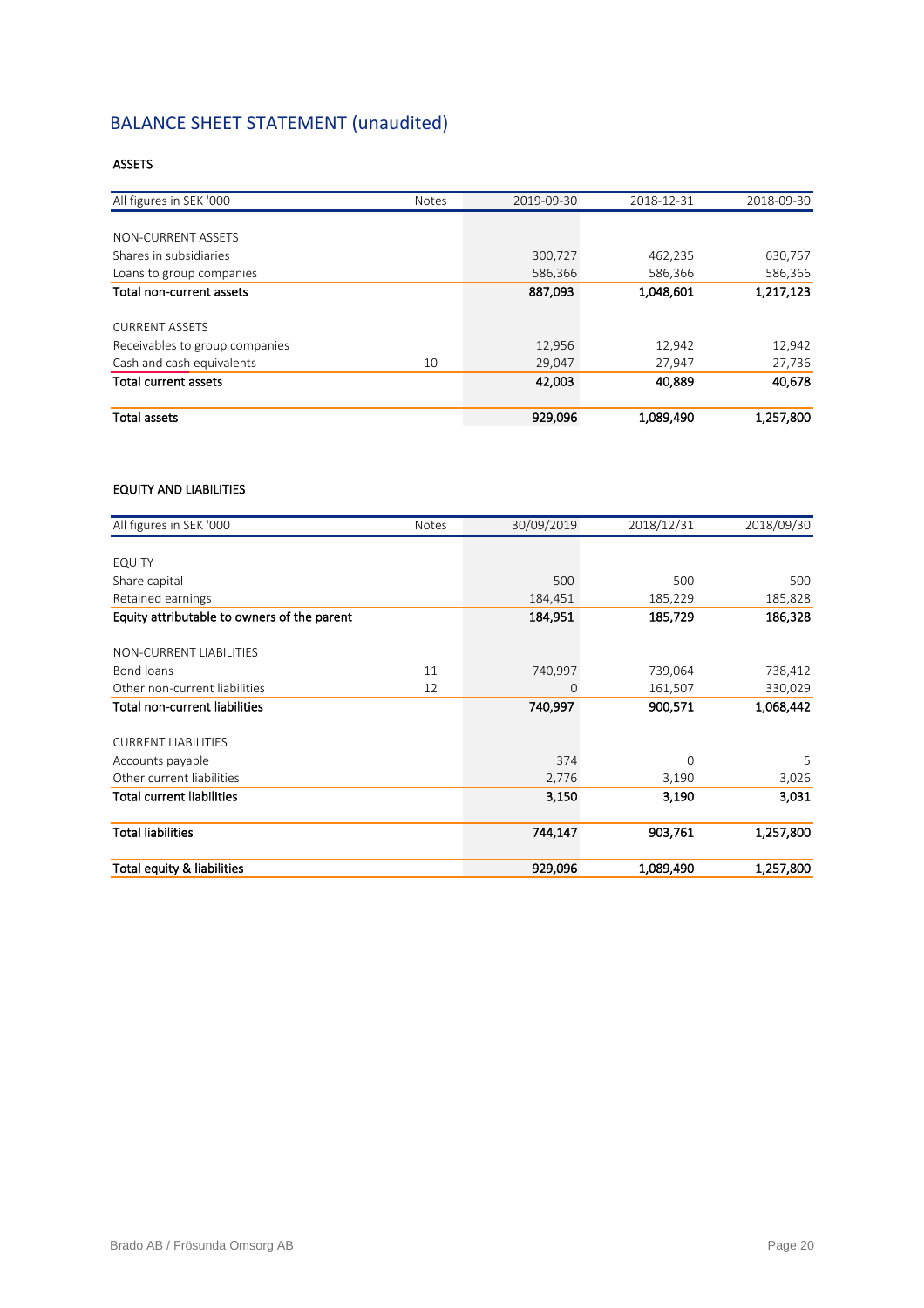## <span id="page-20-0"></span>**NOTES**

#### Note  $1 -$  Accounting policies

The consolidated financial statements of Brado AB comprise the company and its subsidiaries, collectively referred to as the Group. This report and the financial statements for the Group have been prepared in accordance with IAS 34 Interim Financial Reporting along with applicable stipulations of the Swedish Annual Accounts Act. The report for the Parent Company has been prepared in accordance with Chapter 9 of the Swedish Annual Accounts Act – Interim Reports. The interim report does not include all the information required for complete annual consolidated financial statements. The financial statements in this interim report are unaudited.

For an overview of the complete accounting principles, please refer to Brado AB's annual report 2018. The principles are unchanged except for IFRS 16.

#### **IFRS 16 Leases, effective from 1 January 2019**

IFRS 16 became effective from 1 January 2019 and replaced IAS 17 Leases and associated interpretations IFRIC 4, SIC-15 and SIC-27. The standard is effective for reporting periods beginning on or after 1 January 2019. Frösunda has taken the opportunity to use the exemption in the IFRS framework permitting the exclusion of low value leases, i.e. below SEK 50 thousand, and leases with terms less than twelve months. Right of Use assets reported in accordance with IFRS 16 comprise only the value of discounted leases for assets that have a lease term longer than twelve month and are not of a lower value. The Company applies the standard with modified retrospective approach, therefore comparative periods are not recalculated.

On 31 December 2018 Frösunda had approximately 250 lease agreements, which have as of January 1<sup>st</sup> 2019, been recognized in the balance sheet as required under IFRS 16. These constitute the majority of the leased assets and liabilities. The leases related to leased premises usually run for 10–15 years and cars for 3 years. The lease for real estate normally also contains one or more extension options. Since the use of an extension requires that an investment decision has first been approved, and the approval is only made if there is a continued operation, the extension option will only be subject for IFRS 16 accounting when a decision on continued operations have been made. Variable costs such as property tax, VAT and other variable property costs such as maintenance costs, electricity, heat and water etc. are excluded from the leasing debt calculation to the extent that the costs can be separated from the rental cost. In order to calculate the leasing debt (the present value of future leasing fees) the interest rate used as discount rate for the purpose of such present value calculation is the unsecured incremental borrowing rate (Revolving Credit Facility Interest – at present 4.85%) The majority of Frösunda's leasing agreements contain some kind of index adjustment clauses, usually based on consumer price index (CPI) and on a yearly basis.

The effects from IFRS 16 accounting in the income statement are recognized in note 2.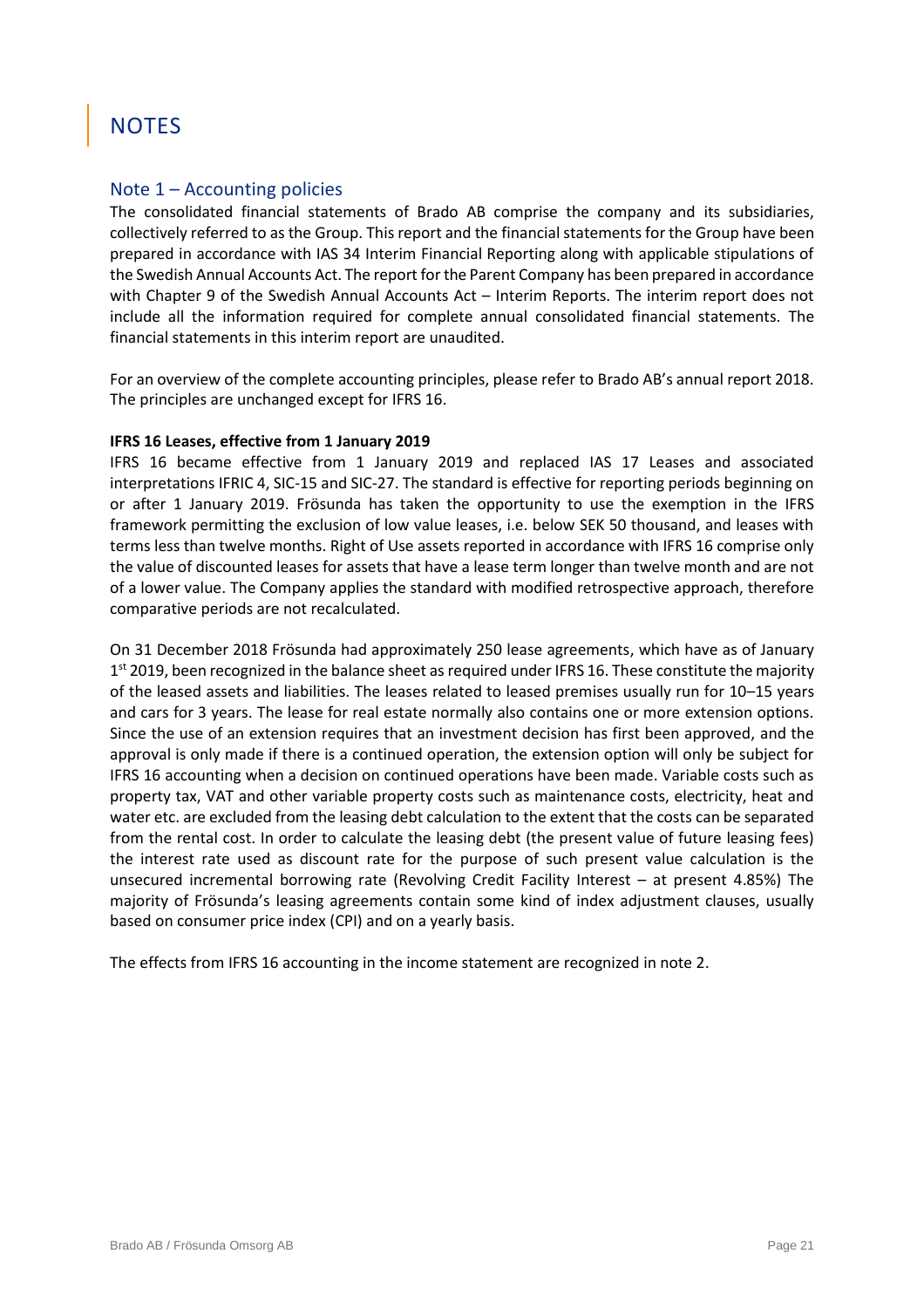#### Note 2 – IFRS 16

|                                                    |       | Reported | IFRS 16                  | Ex IFRS 16 | Reported          | IFRS 16        | Ex IFRS 16 |
|----------------------------------------------------|-------|----------|--------------------------|------------|-------------------|----------------|------------|
| All figures in SEK million                         | Notes | Q3 19    |                          |            | YTD <sub>19</sub> |                |            |
|                                                    |       |          |                          |            |                   |                |            |
| OPERATING INCOME                                   |       |          |                          |            |                   |                |            |
| Revenue                                            |       | 512.1    |                          | 512.1      | 1,557.9           |                | 1,557.9    |
| Other operating revenue                            |       | 7.9      |                          | 7.9        | 23.6              |                | 23.6       |
| Total operating revenue                            |       | 520.0    |                          | 520.0      | 1,581.5           |                | 1,581.5    |
| <b>OPERATING EXPENSES</b>                          |       |          |                          |            |                   |                |            |
| Cost of goods sold                                 |       | $-13.7$  |                          | $-13.7$    | $-47.4$           |                | $-47.4$    |
| Personnel expenses                                 |       | $-420.6$ |                          | $-420.6$   | $-1,332.1$        | $\frac{1}{2}$  | $-1,332.1$ |
| Other operating expenses                           |       | $-28.1$  | 21.3                     | $-49.4$    | $-86.9$           | 69.5           | $-156.4$   |
| <b>EBITDA</b>                                      |       | 57.6     | 21.3                     | 36.3       | 115.2             | 69.5           | 45.6       |
| Depreciation & amortization                        |       | $-21.7$  | $-18.1$                  | $-3.6$     | $-70.4$           | $-59.3$        | $-11.2$    |
| Operating profit/loss (EBIT)-before property sales |       | 35.8     | 3.2                      | 32.6       | 44.7              | 10.3           | 34.5       |
|                                                    |       |          |                          |            |                   |                |            |
| Property Sales (gain/loss)                         |       | $-1.6$   |                          | $-1.6$     | $-0.5$            |                | $-0.5$     |
| Operating profit/loss (EBIT)                       |       | 34.2     | 3.2                      | 31.0       | 44.2              | 10.3           | 33.9       |
| <b>FINANCE</b>                                     |       |          |                          |            |                   |                |            |
| Finance income                                     | 8     | $-4.5$   | $\overline{\phantom{a}}$ | $-4.5$     | 157.0             | $\overline{a}$ | 157.0      |
| Finance expense                                    | 8     | $-22.0$  | $-5.6$                   | $-16.4$    | $-60.7$           | $-18.4$        | $-42.3$    |
| Profit/Loss before income tax (EBT)                |       | 7.7      | $-2.4$                   | 10.1       | 140.6             | $-8.1$         | 148.7      |
| Income tax                                         | 9     | $-3.1$   | $\overline{\phantom{a}}$ | $-3.1$     | $-12.6$           | $\equiv$       | $-12.6$    |
| Profit/Loss for the period                         |       | 4.6      | $-2.4$                   | 7.1        | 128.0             | $-8.1$         | 136.1      |
|                                                    |       |          |                          |            |                   |                |            |
| All figures in SEK million                         | Notes | Q3 19    | IFRS 16                  | ex. IFRS   | <b>YTD Q3 19</b>  | IFRS 16        | ex. IFRS   |
|                                                    |       |          |                          |            |                   |                |            |
| OTHER COMPREHENSIVE INCOME                         |       |          |                          |            |                   |                |            |
| Profit/Loss for the period                         |       | 4.6      | $-2.4$                   | 7.1        | 128.0             | $-8.1$         | 136.1      |
| <b>ATTRIBUTABLE TO</b>                             |       |          |                          |            |                   |                |            |
| Equity holders of the parent company               |       | 4.6      | $-2.4$                   | 7.1        | 128.0             | $-8.1$         | 136.1      |
| Non-controlling interest                           |       |          |                          |            |                   |                |            |
| Total compr. income for the period                 |       | 4.6      | $-2.4$                   | 7.1        | 128.0             | $-8.1$         | 136.1      |
| ATTR. TO EQUITY HOLDERS, ARISING FROM              |       |          |                          |            |                   |                |            |
| Continuing operations                              |       | 4.6      | $-2.4$                   | 7.1        | 128.0             | $-8.1$         | 136.1      |
| Discontinuing operations                           |       |          |                          |            |                   |                |            |
| Equity holders of the parent company               |       | 4.6      | $-2.4$                   | 7.1        | 128.0             | $-8.1$         | 136.1      |

In January 2016, IASB published a new leasing standard that has replaced IAS 17 Leases and the related interpretations IFRIC 4, SIC-15 and SIC-27.

#### Reconciliation between operating leases (according to IAS 17) and recognized lease liabilities (according to IFRS 16)

| All figures in SEK million                              |        |
|---------------------------------------------------------|--------|
| Obligations for operating leases as of 31 December 2018 | 551.0  |
| Short term leases (expenses in income statement)        | 14.1   |
| Leases of low value (expenses in income statement)      | 1.9    |
| Effect of discounting                                   |        |
| Carrying lease liabilities, 1 January 2019              | 535.0  |
|                                                         |        |
| Estimated carrying lease liabilities, 1 January 2019 -  |        |
| Annual Report 2018-12-31                                | 527.0  |
| -Adjustment (mainly index regulation)                   | $-2.9$ |
| -Modifications and corrections                          | 10.9   |
| Carrying lease liability, 1 January 2019                | 535.0  |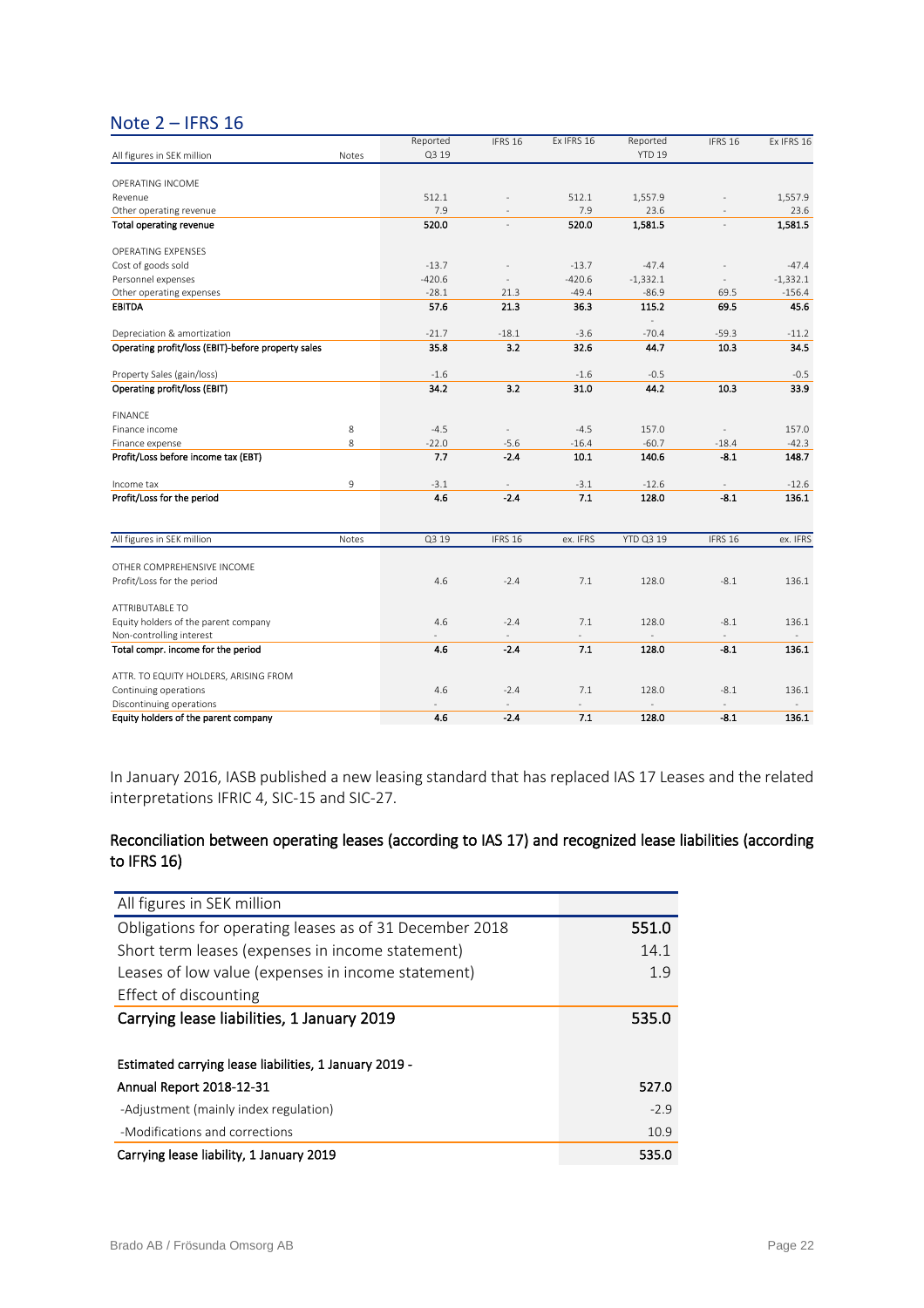|                                             |              | Reported |                          |              |
|---------------------------------------------|--------------|----------|--------------------------|--------------|
| All figures in SEK million                  | <b>Notes</b> | Q3 19    | IFRS 16                  | Excl IFRS 16 |
|                                             |              |          |                          |              |
| <b>NON-CURRENT ASSETS</b>                   |              |          |                          |              |
| Goodwill                                    |              | 1,074.6  |                          | 1,074.6      |
| Other intangible assets                     |              | 10.8     |                          | 10.8         |
| Property, plant & equipment                 |              | 566.1    | 502.0                    | 64           |
| Financial assets                            |              | 1.1      |                          | 1.1          |
| Total non-current assets                    |              | 1,652.6  | 502.0                    | 1,150.6      |
| <b>CURRENT ASSETS</b>                       |              |          |                          |              |
| Accounts receivables                        |              | 227.5    |                          | 227.5        |
| Income tax receivables                      |              | 5.5      |                          | 5.5          |
| Receivables from related parties            |              | 0.2      |                          | 0.2          |
| Other short-term receivables                |              | 31.4     | $-17.8$                  | 49.2         |
| Cash and cash equivalents                   |              | 52.6     |                          | 52.6         |
| <b>Total current assets</b>                 |              | 317.2    | $-17.8$                  | 335.0        |
|                                             |              |          |                          |              |
| <b>Total assets</b>                         |              | 1,969.8  | 484.2                    | 1,485.6      |
|                                             |              |          |                          |              |
|                                             |              |          |                          |              |
| <b>EQUITY</b>                               |              |          |                          |              |
| Share capital                               |              | 0.5      |                          | 0.5          |
| Retained earnings                           |              | 472.9    | $-8.1$                   | 481.1        |
| Equity attributable to owners of the parent |              | 473.4    | $-8.1$                   | 481.6        |
|                                             |              |          |                          |              |
| <b>Total equity</b>                         |              | 473.4    | $-8.1$                   | 481.6        |
|                                             |              |          |                          |              |
| <b>NON-CURRENT LIABILITIES</b>              |              |          |                          |              |
| Deferred tax liability                      |              | 5.8      |                          | 5.8          |
| <b>Bond loans</b>                           |              | 741.0    |                          | 741.0        |
| Other non-current liabilities               |              | 425.6    | 425.6                    | 0.0          |
| <b>Total non-current liabilities</b>        |              | 1,172.4  | 425.6                    | 746.8        |
| <b>CURRENT LIABILITIES</b>                  |              |          |                          |              |
| Accounts payable                            |              | 23.4     | $\overline{\phantom{0}}$ | 23.4         |
| Other current liabilities                   |              | 300.5    | 66.8                     | 233.8        |
| <b>Total current liabilities</b>            |              | 323.9    | 66.8                     | 257.2        |
| <b>Total liabilities</b>                    |              | 1,496.3  | 492.4                    | 1,004.0      |
|                                             |              |          |                          |              |
| Total equity & liabilities                  |              | 1,969.8  | 484.2                    | 1,485.6      |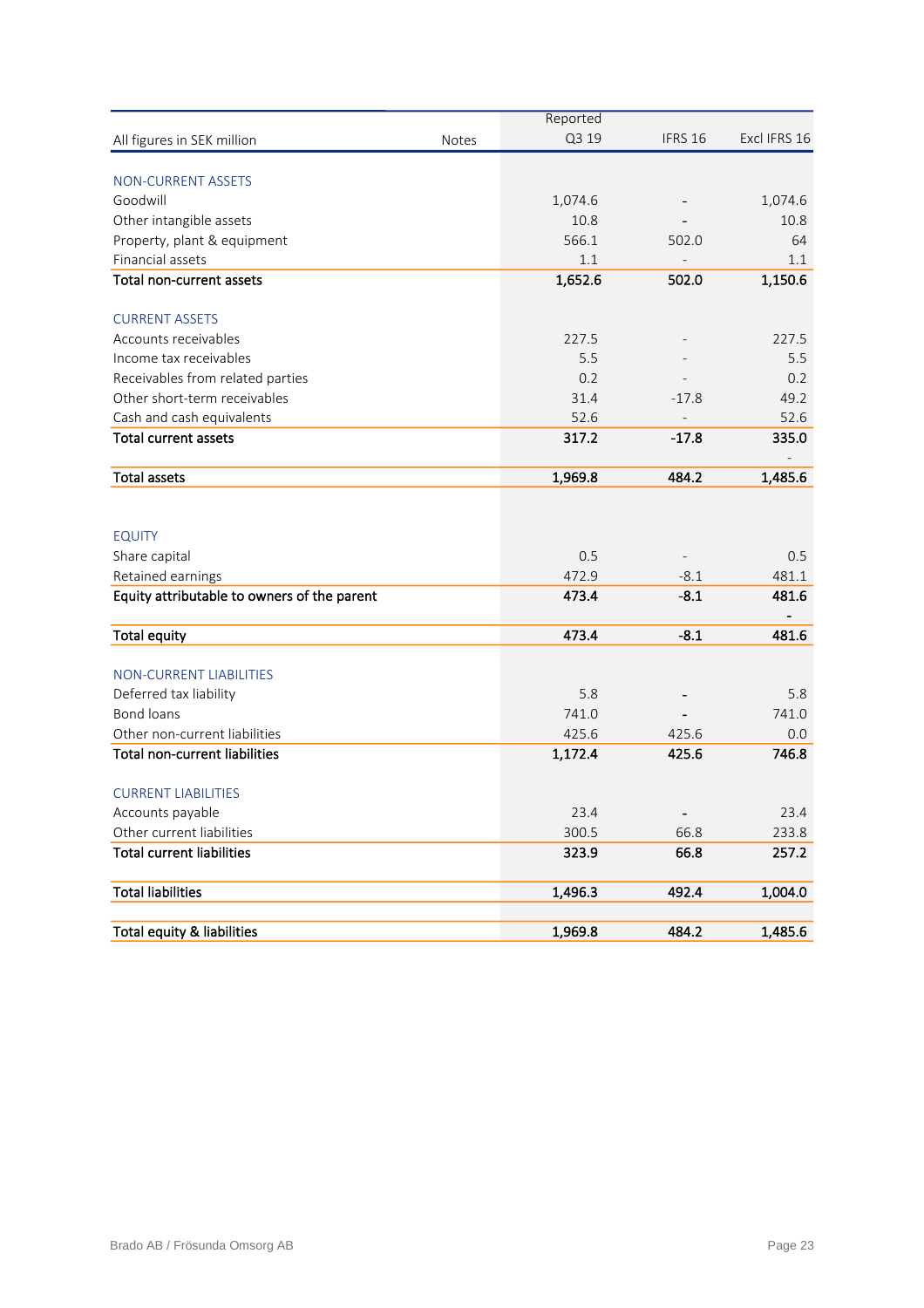#### Note 3 – Basis for preparation

Brado AB acquired 100 percent of the shares in Frösunda Holdco AB and its subsidiaries as per 6 March 2018. Frösunda Holdco AB and its subsidiaries are consolidated as from that date. The purchase price allocation (PPA) supporting the acquisition, identifying and valuation of intangible assets and calculation of goodwill and allocation of assets is now in a final version.

Included in the report are pro-forma consolidated Group figures for Frösunda Bidco AB (the previous owner of Frösunda Group) for YTD'18 and FY'18 (marked PF) for the period 1 January – 31 December 2018 as if the Group existed per 1 January 2018.

#### Note 4 – Estimations and assessments

Preparation of financial statements in accordance with IFRS requires that company management makes assessments and estimations along with assumptions that affect application of the accounting policies and the reported amounts of assets, liabilities, income and expenses. The actual outcome may deviate from these estimations and assessments. Estimations and assumptions are reviewed on a regular basis. Changed estimations are reported prospectively.

#### Note 5 – Revenue by segment

The Group has identified operation segments in accordance with the reporting requirement in IFRS 8. Based on the internal reporting the reportable segments are; "Personal Assistance", "Disability", "Elderly Care" and "Individual & Family". PF; YTD 18

| SEK million         | Q3 19 | YTD 19  | Q3 18 | YTD 18  |
|---------------------|-------|---------|-------|---------|
|                     |       |         |       |         |
| Revenue by segment  |       |         |       |         |
| Personal Assistance | 297.9 | 892.7   | 314.0 | 962.7   |
| Disability          | 150.0 | 457.2   | 163.7 | 491.5   |
| Individual & Family | 7.5   | 26.2    | 17.5  | 76.9    |
| <b>Elderly Care</b> | 64.1  | 203.5   | 75.0  | 221.1   |
| Overhead            | 0.6   | 1.8     | 0.3   | 0.5     |
| Total               | 520.0 | 1,581.5 | 570.5 | 1,752.7 |

#### Note 6 – EBITA by segment

| SEK million         | Q3 19  | YTD 19  | Q3 18  | YTD 18  |
|---------------------|--------|---------|--------|---------|
| EBITA by segment    |        |         |        |         |
| Personal Assistance | 20.0   | 33.4    | 19.7   | 30.6    |
| Disability          | 27.6   | 51.9    | 19.3   | 39.3    |
| Individual & Family | $-9.4$ | $-28.7$ | $-5.8$ | $-13.9$ |
| <b>Elderly Care</b> | $-2.5$ | $-11.8$ | $-5.8$ | $-25.6$ |
| Transaction cost    | 0.0    | 0.0     | 0.0    | $-13.8$ |
| Total               | 35.8   | 44.7    | 27.3   | 16.6    |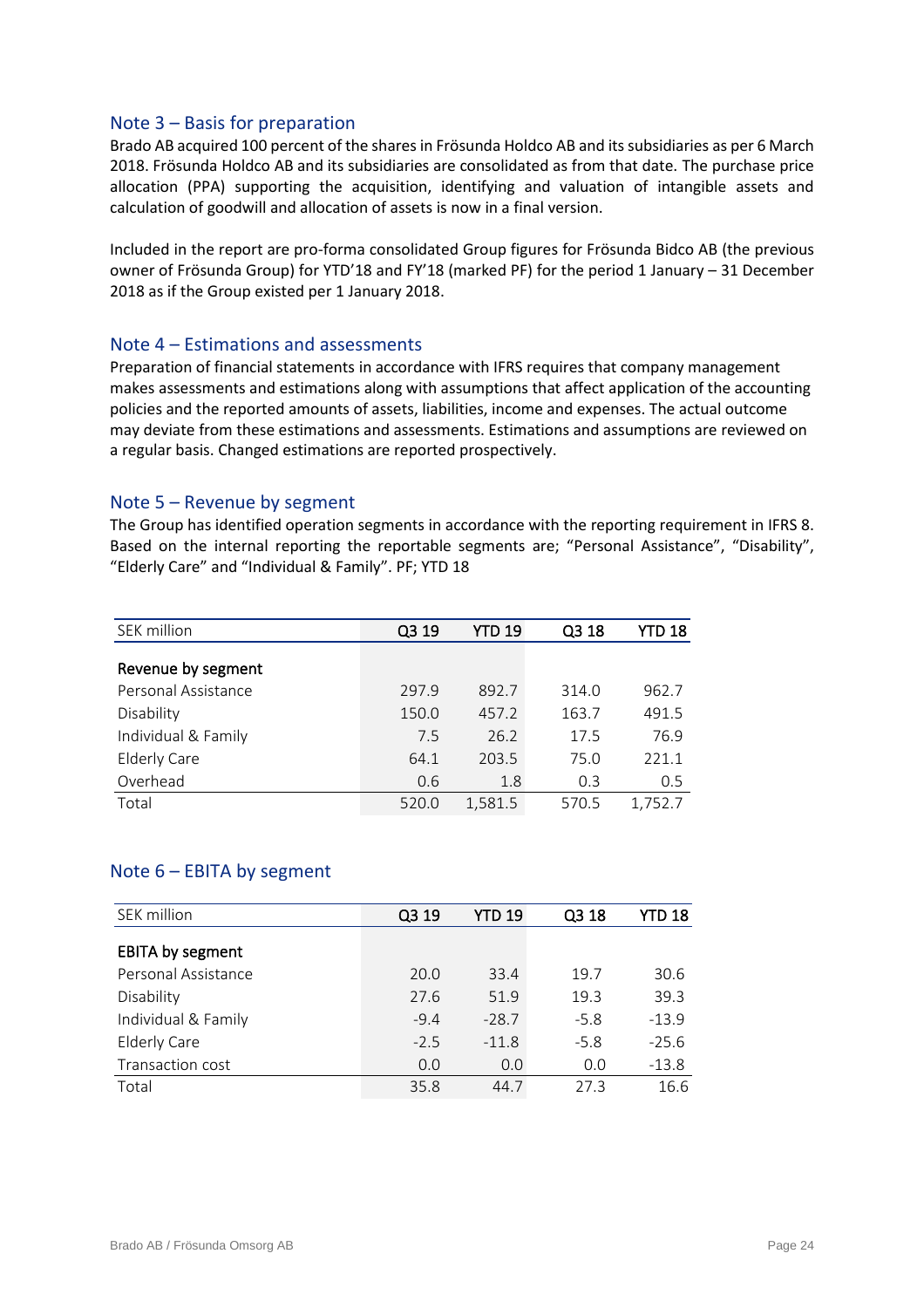#### Note 7 – Accounts receivable by segment

|                            | Reported | Reported | Reported |
|----------------------------|----------|----------|----------|
| All figures in SEK million | Q3 19    | Q2 19    | Q1 19    |
|                            |          |          |          |
| <b>Personal Assistance</b> | 153.5    | 160.5    | 154.5    |
| Disability                 | 51.2     | 60.0     | 67.4     |
| <b>Elderly Care</b>        | 17.9     | 21.9     | 33.7     |
| Individual & Family        | 4.5      | 5.4      | 7.8      |
| Other                      | 0.4      | 0.2      | 0.1      |
|                            |          |          |          |
| Total accounts receivable  | 227.5    | 247.9    | 263.4    |

Following the reporting requirements according to IFRS 8, when it comes to segment follow-up related to the balance sheet, this is mainly focused on monitoring of outstanding accounts receivable, as other assets and liabilities mainly consists of Goodwill and bond loans, reported in the Parent Company.

#### Note 8 – Finance income and expense

The finance expense primarily relates to interest paid on bond loans and other long-term borrowings. As from 1 January 2019 we also see effects from the new standard IFRS 16 accounting standard, more details are seen in note 2. The Q3'19 figures are also affected by some extraordinary costs stemming from the acquisition.

#### Note 9 – Income tax

The income tax is based on tax calculations and may become subject to change in the annual statements. A tax expense is seen YTD Q3 2019. The tax expense is reported in the Balance Sheet net against preliminary tax paid.

#### Note 10 – Financial covenants

According to the bond agreements signed 7 March 2018, Brado AB and its subsidiaries (the Group) must be in compliance with a financial undertaking in form of Minimum Liquidity (financial covenant). The Group shall at all times retain liquidity in excess of SEK 20 million.

#### Note 11 – Bond loans

The Group has two bond loans issued in the market, one bond loan amounting to SEK 600 million (maturity date 7 March 2023) and one bond loan amounting to SEK 150 million (maturity date 7 June 2023). The bond loans were issued 7 March 2018 in Brado AB and are listed on the Nasdaq OMX Stockholm Stock Exchange. The value of the bonds has initially been reduced by listing cost of SEK 13.1 million. The listing cost is accrued over the life of the bonds. See the consolidated balance sheet statement for the bonds' reported value.

#### Note 12 – Other non-current liabilities

Other non-current liabilities refers to a seller's credit to the former owner, Frösunda Luxco S.a.r.l, in connection with Brado AB's acquisition of the shares of Frösunda Holdco AB and its subsidiaries. As previously described in the investor presentation per February 2018, the value of the seller's credit is dependent on the consolidated EBITDA of the Group over the period 2018-2020. The future value of the Seller's Credit is subject to uncertainty and may fluctuate depending on the Group's EBITDA. Based on such valuation the Sellers´s Credit has been valued to 0 SEK.